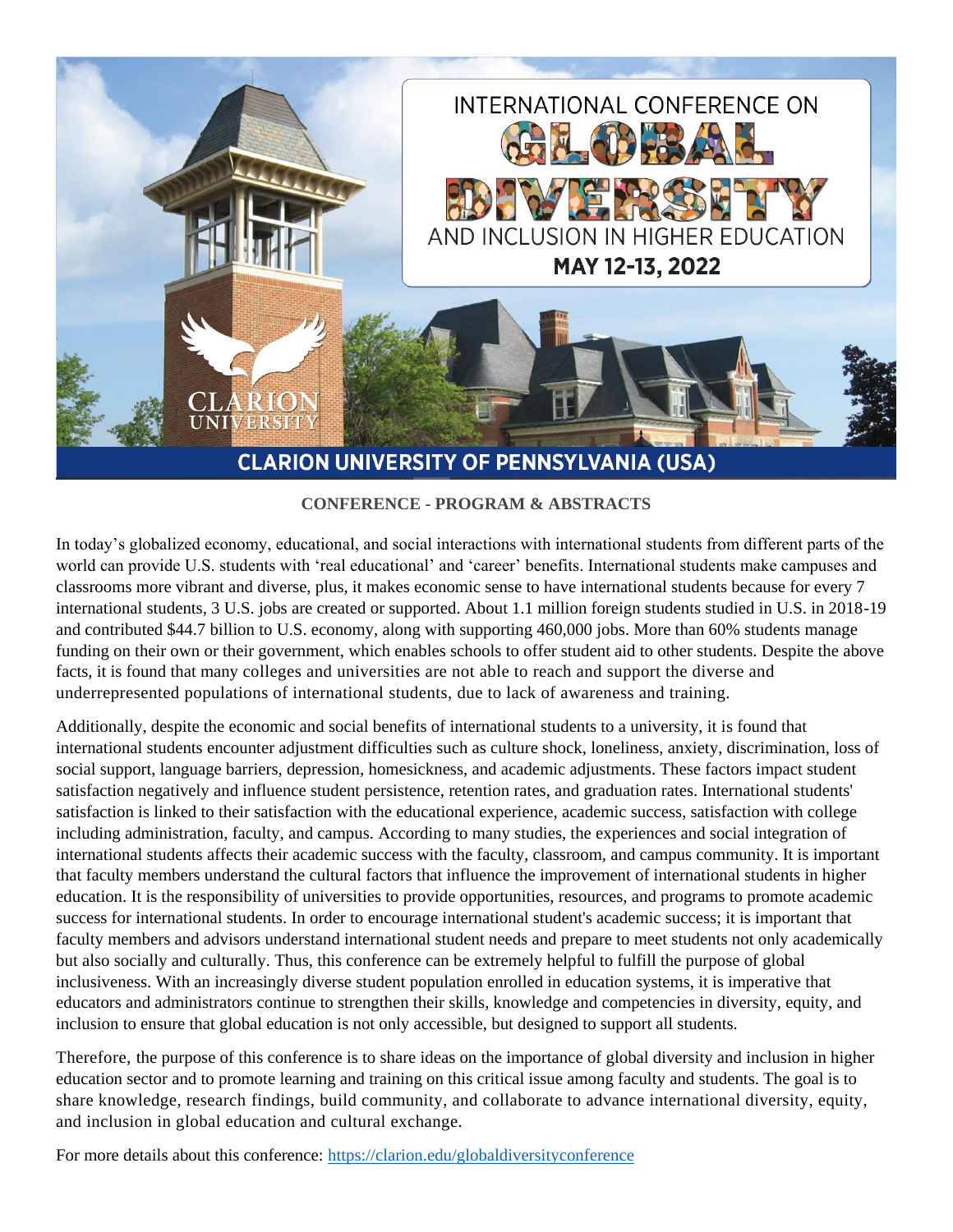**International Conference on Global Diversity and Inclusion in Higher Education (May 12-13, 2022) Organized and hosted by Clarion University of Pennsylvania, PA (USA)**

# **DAY # 1: May 12, 2022 THURSDAY DEI TRAINING, KEYNOTE SESSION, AND PANEL DISCUSSION GEMMELL STUDENT COMPLEX**

| 8:00AM-<br>10:00AM  | REGISTRATION START - Light Breakfast (Gemmell Rotunda on 2nd Floor)                                                                                                                                                                                                           |                                                                                                                                 |  |  |
|---------------------|-------------------------------------------------------------------------------------------------------------------------------------------------------------------------------------------------------------------------------------------------------------------------------|---------------------------------------------------------------------------------------------------------------------------------|--|--|
|                     | <b>Gemmell Multi-Purpose Hall</b>                                                                                                                                                                                                                                             | <b>Room 250/252 Training Session</b><br>(In-person only)                                                                        |  |  |
| 8:30AM-<br>12:00PM  |                                                                                                                                                                                                                                                                               | <b>DEI TRAINING</b><br>Inclusive by Design: DEI Training for Faculty<br>Dr. Kathleen Gray (St. Francis College, NY)             |  |  |
|                     |                                                                                                                                                                                                                                                                               | Dr. Ronald Gray (Felician University, NY)                                                                                       |  |  |
| 12:00PM-<br>12:30PM |                                                                                                                                                                                                                                                                               | <b>LUNCH &amp; WELCOME ADDRESS</b><br>Dr. Dale-Elizabeth Pehrsson, Clarion University President<br>(Gemmell Multi-Purpose Hall) |  |  |
| 12:30PM-<br>2:00PM  | <b>KEYNOTE SESSION</b>                                                                                                                                                                                                                                                        |                                                                                                                                 |  |  |
|                     | - Honorable Senator Art Haywood (Senate<br>District 4, Pennsylvania)                                                                                                                                                                                                          |                                                                                                                                 |  |  |
|                     | - Dr. Denise Pearson (Vice Chancellor and Chief<br>Diversity, Equity, and Inclusion Officer, PA State<br><b>System of Higher Education</b> )                                                                                                                                  |                                                                                                                                 |  |  |
| <b>Break</b>        |                                                                                                                                                                                                                                                                               |                                                                                                                                 |  |  |
| 2:10PM-<br>3:30PM   | <b>PANEL DISCUSSION</b><br>Global Diversity and Inclusion in Higher<br>Education<br>- Denise Pearson (Vice Chancellor-PASSHE)<br>- JD Dunbar (Penn State)<br>- Larry Picket (Carnegie Mellon)<br>- Patrice D'eramo (Ex Cisco Systems)<br>- tonya thames-taylor (West Chester) |                                                                                                                                 |  |  |
| <b>Break</b>        |                                                                                                                                                                                                                                                                               |                                                                                                                                 |  |  |
| 3:30PM-<br>5:00PM   |                                                                                                                                                                                                                                                                               | Inclusive by Design: DEI Training for Faculty<br>(Continue)                                                                     |  |  |
|                     | <b>END</b>                                                                                                                                                                                                                                                                    |                                                                                                                                 |  |  |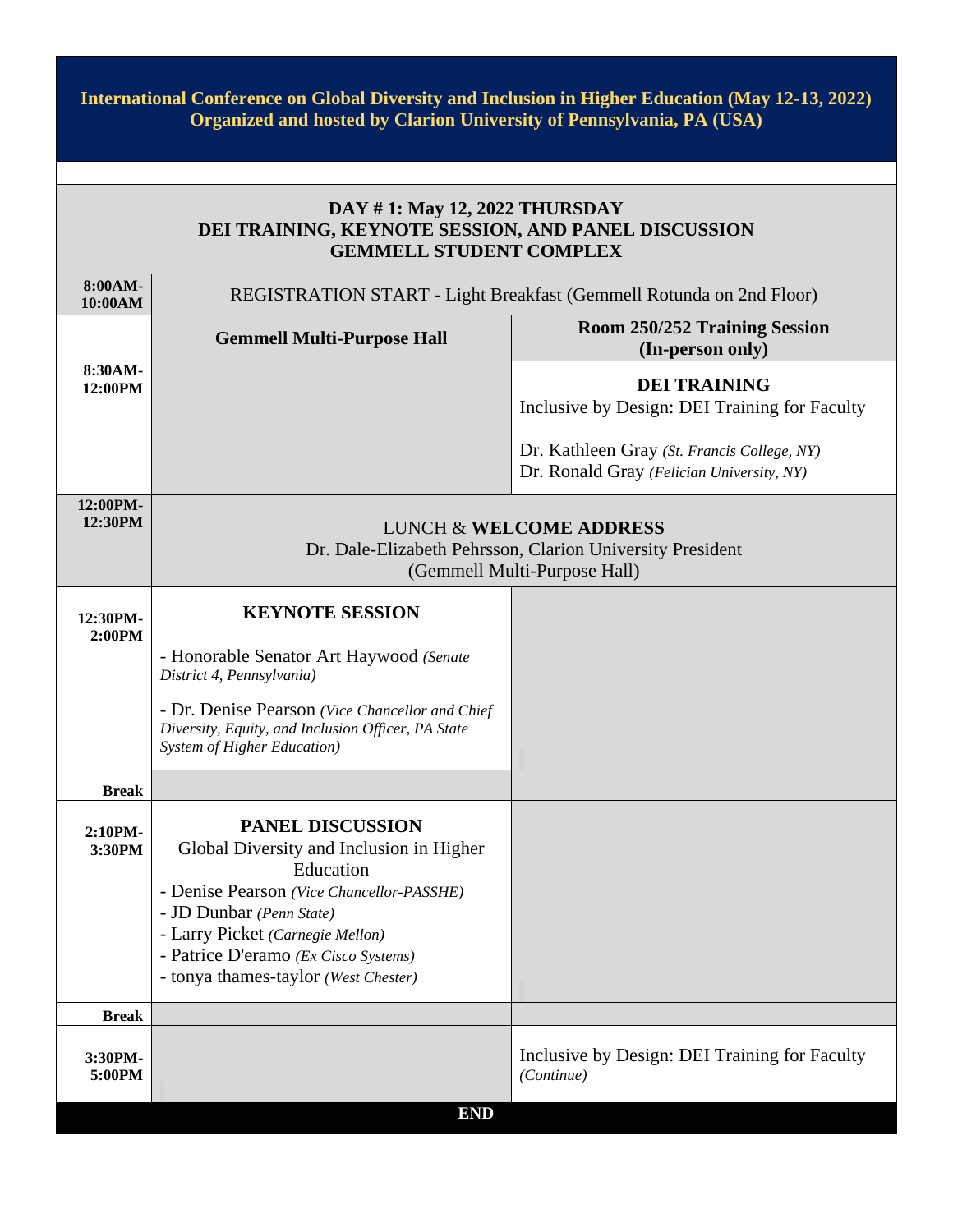## **International Conference on Global Diversity and Inclusion in Higher Education (May 12-13, 2022) Organized and hosted by Clarion University of Pennsylvania, PA (USA)**

## **PAPER PRESENTATIONS DAY # 2: May 13, 2022 FRIDAY GEMMELL STUDENT COMPLEX**

| 8:00AM-<br>10:00AM  | REGISTRATION START - Light Breakfast (Gemmell Rotunda on 2nd Floor)                                                                                                                             |                                                                                                                                                                                                                                  |                                                                                                                                                                                                                                                  |
|---------------------|-------------------------------------------------------------------------------------------------------------------------------------------------------------------------------------------------|----------------------------------------------------------------------------------------------------------------------------------------------------------------------------------------------------------------------------------|--------------------------------------------------------------------------------------------------------------------------------------------------------------------------------------------------------------------------------------------------|
|                     | <b>Room 248</b><br>(Virtual Presentations)                                                                                                                                                      | <b>Room 250</b><br>(In-person Presentations)                                                                                                                                                                                     | <b>Room 252</b><br>(Panel Discussion)                                                                                                                                                                                                            |
| $8:30AM-$<br>9:30AM | X-Cultural Tele-Practice/Tele-<br>Learning.<br>Dr. Mary Pat McCarthy (Clarion<br>University, PA), Dr. Marta<br>Walliser, and Dr. William Naugle<br>(Al Hussein Technical University,<br>Jordan) | Who am I to embody your<br>dances? Re-staging identity and<br>representing the other<br>Afro-Colombian dance applied to<br>college students in Western<br>Pennsylvania.<br>Dr. Melissa Teodoro (Slippery<br>Rock University, PA) | Panel Discussion on<br>PennWest Faculty-led<br>Programs Abroad.<br>Clarion in Costa Rica. Dr.<br>Sandra Trejos (Clarion<br>University, PA).,<br>A Study Abroad Program in                                                                        |
|                     | <b>Grand Challenges: Student</b><br>readiness to engage in efforts to<br>reduce racial and economic<br>inequality.<br>Dr. Christine Rine (Edinboro<br>University, PA)                           | <b>Efficient Methods to Becoming</b><br>Multilingual: Increasing Cultural<br>Awareness.<br>Dr. Alison Binger and Dr.<br>Dorothy Hassan (University of<br>the People, CA)                                                         | China (2017)—the outcome<br>and the benefits. Dr. Qun<br>Gu (Edinboro University,<br>PA)<br>International collaborations:<br>Creating global<br>opportunities for graduate<br>students. Dr. Stephanie<br>Diez-Morel (Edinboro<br>University, PA) |
| <b>Break</b>        | Snacks and Coffee (Gemmell Rotunda on 2nd Floor)                                                                                                                                                |                                                                                                                                                                                                                                  |                                                                                                                                                                                                                                                  |
| 9:45AM-<br>10:45AM  | Bitcoin & Blockchain Primer for<br>International & American<br>Students.<br>Dr. Mark Lennon (California<br>University, PA)                                                                      | It's Not Just You: Collective<br><b>Strategies for Avoiding Burn Out</b><br>in DEI Work.<br>Dr. Kathleen Gray (St. Francis<br>College, NY) and Dr. Ronald<br>Gray (Felician University, NY)                                      |                                                                                                                                                                                                                                                  |
|                     | Crowdsourcing in science:<br>enabling open science and<br>societal engagement in research.<br>Dr. Regina Lenart-Gansiniec<br>(Uniwersytet Jagiellonski,<br>Poland)                              | <b>Inverting Violence: How</b><br><b>Toppling Confederate Memorials</b><br><b>Transforms and Fosters</b><br><b>Sustainable American</b><br>Communities.<br>dr. tonya thames-taylor (West<br>Chester University, PA)              |                                                                                                                                                                                                                                                  |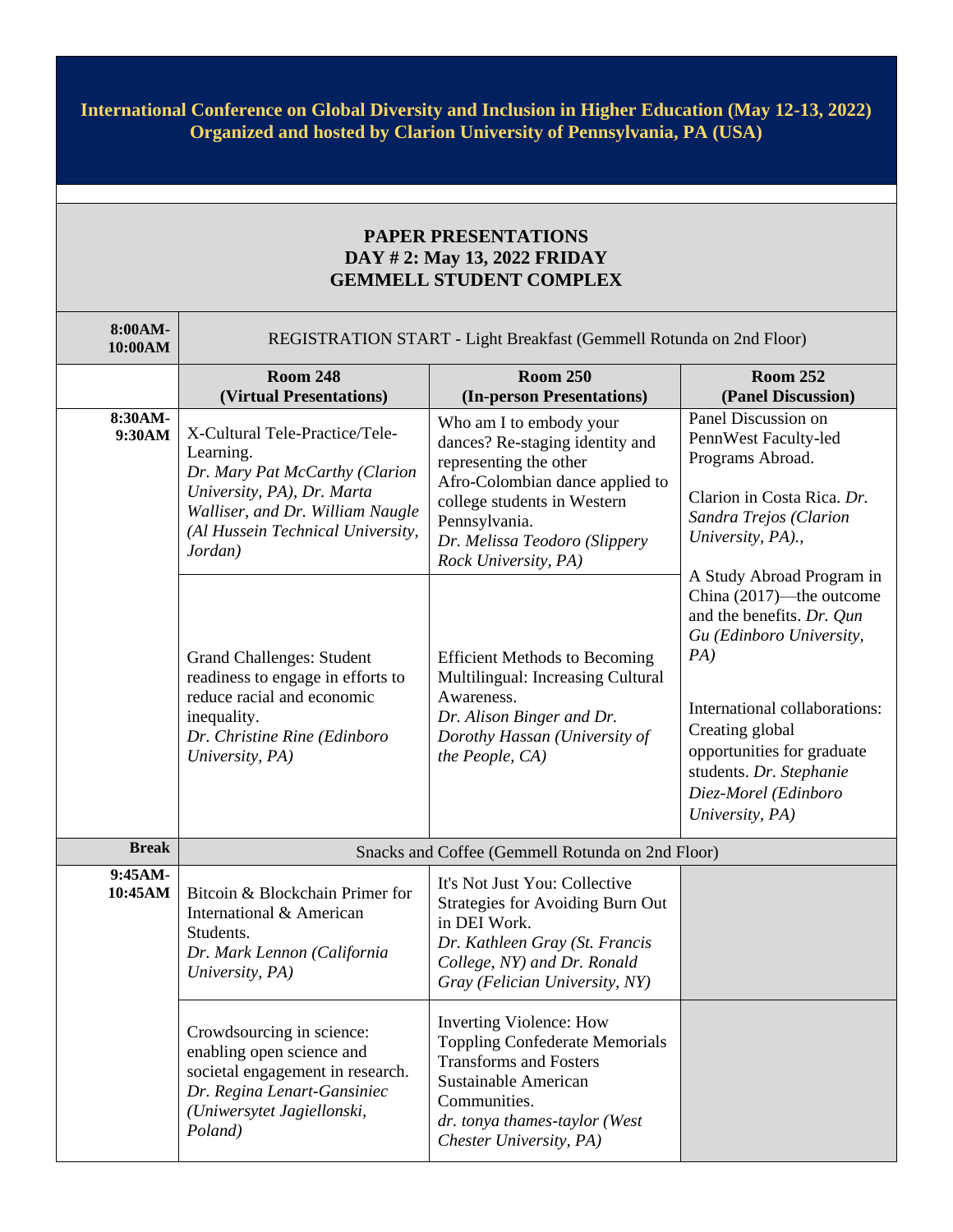| <b>Break</b>             | Snacks and Coffee (Gemmell Rotunda on 2nd Floor)                                                                                                                                                                                                                 |                                                                                                                                                                                                            |                                                                                                                                                                                                                                                                                                                                                                                                                                                                                                                                                                                   |
|--------------------------|------------------------------------------------------------------------------------------------------------------------------------------------------------------------------------------------------------------------------------------------------------------|------------------------------------------------------------------------------------------------------------------------------------------------------------------------------------------------------------|-----------------------------------------------------------------------------------------------------------------------------------------------------------------------------------------------------------------------------------------------------------------------------------------------------------------------------------------------------------------------------------------------------------------------------------------------------------------------------------------------------------------------------------------------------------------------------------|
| 11:00AM-<br>12:00PM      | The Role of Racial<br>Discrimination in Disrupting<br>Self-Regulated Learning<br>Processes Among<br>Undergraduates at a Large<br>Predominantly White Institution.<br>Preston Osborn, Rachel Lopez,<br>and Dr. Steven Stone-Sabali<br>(Ohio State University, OH) | Less Uniform Than You Might<br>Think: A Brief Discussion of<br>Diversity and Inclusion in Video<br>Games.<br>Dr. Brandon Packard (Clarion<br>University, PA)                                               | Panel Discussion on<br>Cultural Shock.<br><b>Experiential Learning from</b><br>Different Cultures, Dr.<br>Vikas Tripathi (GLA<br>University, India)<br>Academia in United States:                                                                                                                                                                                                                                                                                                                                                                                                 |
|                          | Teaching Teachers' Style and<br>Professionalism.<br>Dr. B.C. Nair and Dr. R.V. Bindu<br>(ITM College, India)                                                                                                                                                     | <b>Current Practices and Future</b><br>Directions of Accommodating<br><b>Students with Mental Health</b><br>Needs in Higher Education<br>Institutions.<br>Dr. Young-Gyoung Kim (Clarion<br>University, PA) | <b>Unique Cultural Differences</b><br>as Compared to India Dr.<br>Nripendra Singh (Clarion<br>University, PA)<br>Culture Shock and I. Dr.<br>Miguel Olivas-Lujan<br>(Clarion University, PA)<br>Adaptations to Lifestyle<br>when East meets West. Dr.<br>Natasha Dias (Clarion<br>University, PA)<br>A Quick Look into Social,<br>Institutional, and<br>Pedagogical Roots of My<br>Cultural Shock in the<br>American Classroom. Dr.<br>Yun Shao (Clarion<br>University, PA)<br>Travels of a Costa Rican in<br>the United States. Dr.<br>Sandra Trejos (Clarion<br>University, PA) |
| 12:00PM-<br>1:30PM       | <b>LUNCH</b>                                                                                                                                                                                                                                                     |                                                                                                                                                                                                            |                                                                                                                                                                                                                                                                                                                                                                                                                                                                                                                                                                                   |
| <b>(GEMMELL</b><br>HALL) |                                                                                                                                                                                                                                                                  | Dance Performance by The Palenque - A Slippery Rock University Dance Company<br>(Afro-Colombian dances)<br><b>GEMMELL MULTI-PURPOSE HALL</b>                                                               |                                                                                                                                                                                                                                                                                                                                                                                                                                                                                                                                                                                   |
| 1:30PM-<br>2:30PM        | <b>Implementing Collaborative</b><br><b>Transnational Teaching and</b><br>Learning pedagogies: A Case<br>Study.<br>Dr. Indira Singh (CIMR, India)<br>and Dr. N. Singh (Clarion<br>University, PA)                                                                | A Design Thinking Approach to<br>Develop Inclusive Advising.<br>Dr. Tanuj Singh and Dr. Joseph<br>Croskey (Clarion University, PA)                                                                         |                                                                                                                                                                                                                                                                                                                                                                                                                                                                                                                                                                                   |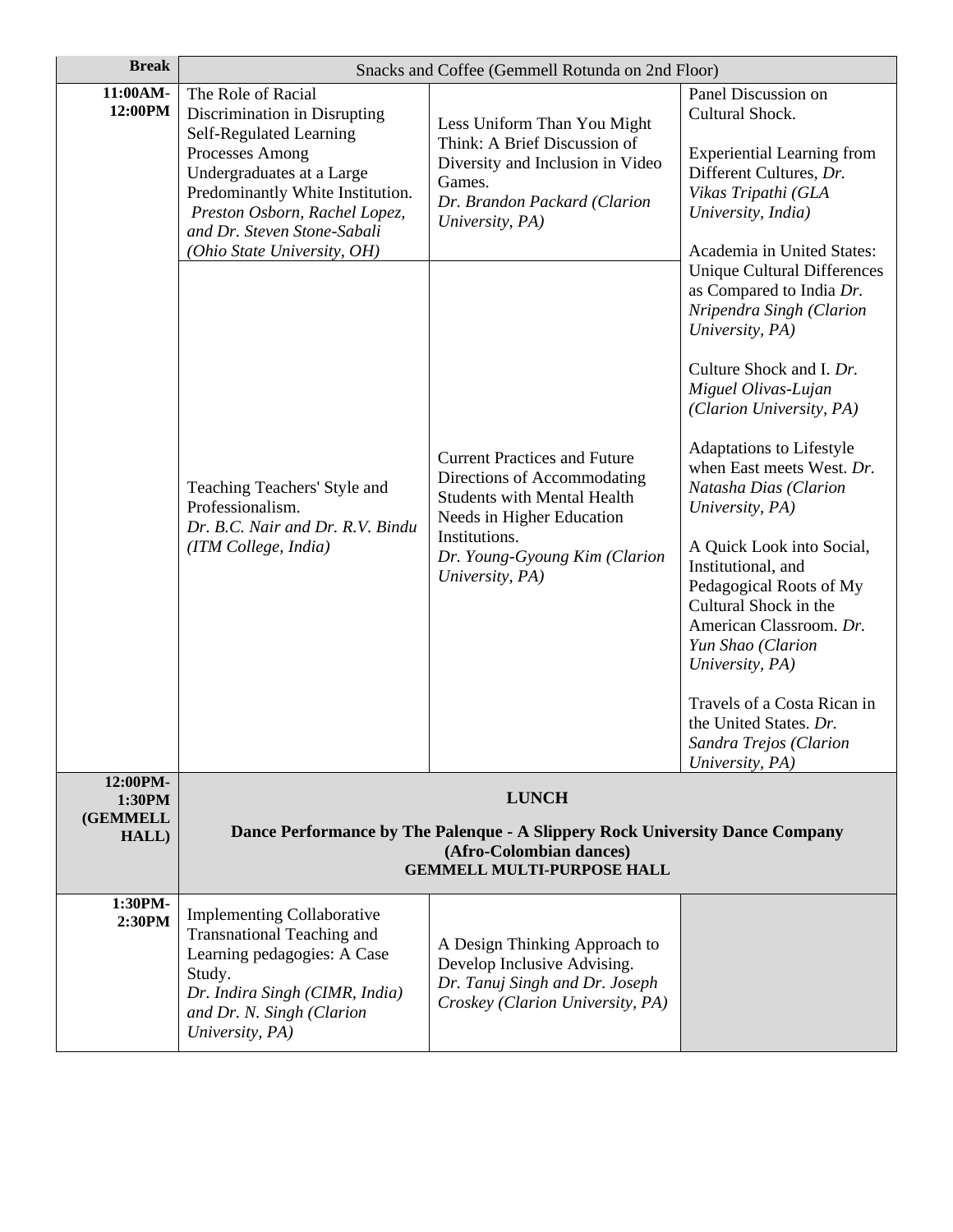|                   | Transformational learning: How<br>Inclusion and Collaboration<br>Impacts Global Mental Health.<br>Dr. Denita Hudson and Dr.<br>LoriAnn Stretch (William & Mary<br>College, VA)                          | Walk the Talk.<br>Dr. Teresa Handy and Dr.<br>Tamecca Fitzpatrick (University<br>of Arizona Global, AZ)                                                                                 |                                                                                                                                                                             |
|-------------------|---------------------------------------------------------------------------------------------------------------------------------------------------------------------------------------------------------|-----------------------------------------------------------------------------------------------------------------------------------------------------------------------------------------|-----------------------------------------------------------------------------------------------------------------------------------------------------------------------------|
| <b>Break</b>      | Snacks and Coffee (Gemmell Rotunda on 2nd Floor)                                                                                                                                                        |                                                                                                                                                                                         |                                                                                                                                                                             |
| 2:45PM-<br>3:45PM | Navigating inclusivity challenges<br>at offshore university branch<br>campuses.<br>Dr. Heather Swenddal (Nichols<br>College, MA)                                                                        | Covid-19-Impact of<br>International students' revenue on<br>Higher Educations - A Review.<br>Dr. Nisha Singh (Livingstone<br>College, SC) and Dr. C.B. Singh<br>(Voorhees College, SC)  | Walking the DEIB Talk in<br>Higher Education.<br>Dr.Miguel Olivas-Lujan<br>(Clarion University, PA)<br>and Dr. Sergio Madero<br>Gomez (Tecnológico de<br>Monterrey, México) |
|                   | Diverse Faculty Members'<br>Satisfaction with Virtual<br>Professional Development during<br>the Covid-19 Pandemic.<br>Dr. Marzog Bataeineh (Imam<br>Abdulrahman Bin Faisal<br>University, Saudi Arabia) | Need for Collaborative and<br>Evidence-based Culture for DEI<br>Commitment at Higher Ed. Dr.<br>Tanuj Singh (Clarion University,<br>PA) and Dr. Anupma Singh<br>(Drexel University, PA) |                                                                                                                                                                             |
| <b>Break</b>      |                                                                                                                                                                                                         |                                                                                                                                                                                         |                                                                                                                                                                             |
|                   |                                                                                                                                                                                                         | <b>END</b>                                                                                                                                                                              |                                                                                                                                                                             |

For any questions please contact Dr. Nripendra Singh (Conference Chair) at: noingh@clarion.edu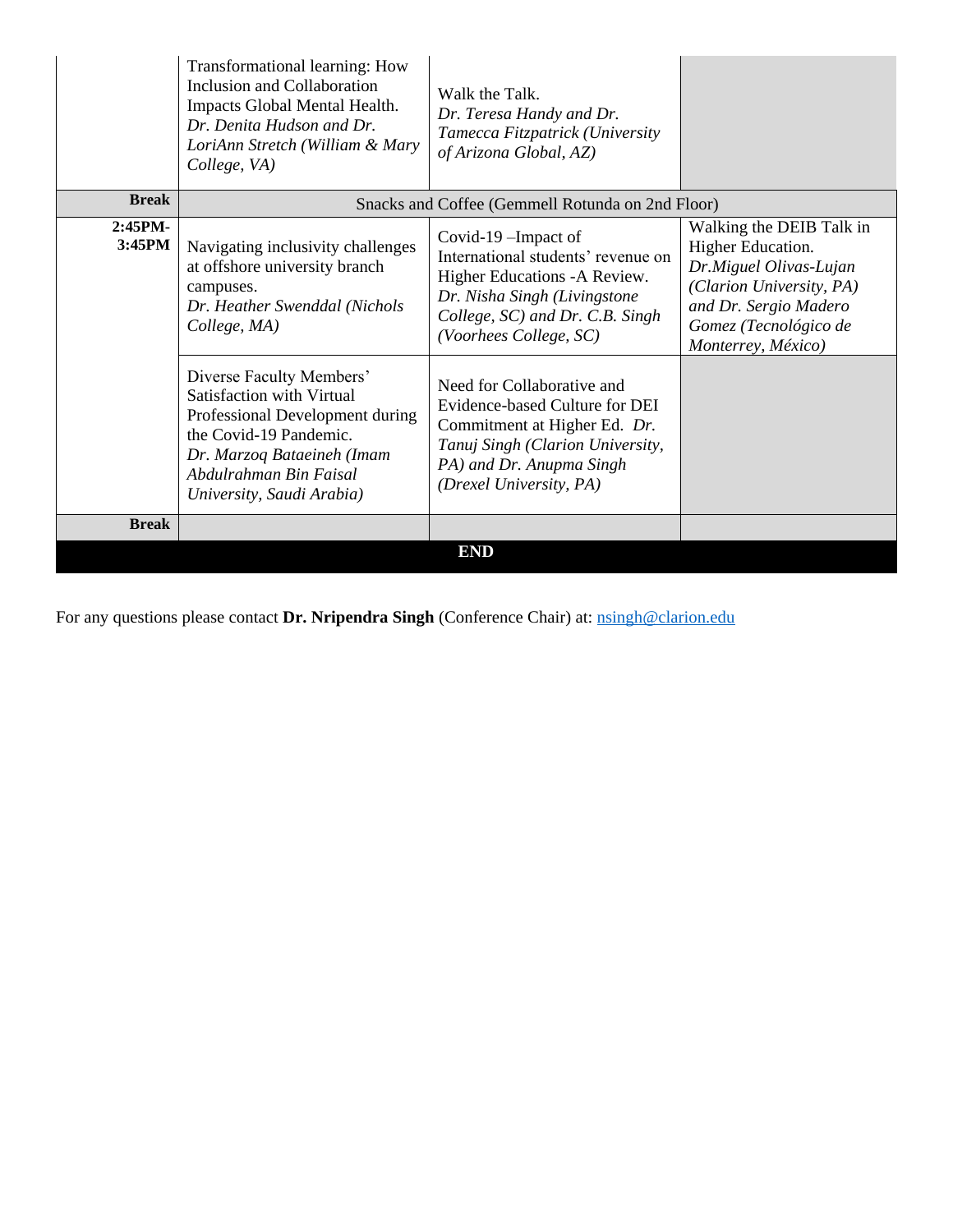## **International Conference on Global Diversity and Inclusion in Higher Education (ICGDI 2022) May 12-13, 2022 Organized and hosted by Clarion University of Pennsylvania, PA (USA)**



## **ABSTRACTS OF CONFERENCE PRESENTATIONS**

Title: *Efficient Methods to Becoming Multilingual: Increasing Cultural Awareness*

Author: Alison **Binger** & Dorothy **Hassan** *(University of the People, CA)*

#### **Abstract**

The need for cultural competency has increased with the expansion of globalization, the increased interaction through technology, and breakdowns in communication, inequities, and prejudice (Mareno & Hart, 2014). Cultural awareness in both multicultural (Lew & Siffrinn, 2019) and monocultural (De La Forest, 2018; Fuller & Ahler, 2012) classrooms is essential to ensure students learn the necessary attitudes, skills, and knowledge to form authentic relationships and become equitable leaders in a diverse world (Binger & Hassan, 2021; Mareno & Hart, 2014). Foreign language learning improves students' cultural awareness (Cakir, 2006; Jin-feng, 2007; Ortuno, 1991), second language learning promotes cultural awareness in preservice teachers (Larke, 1990; Ward & Ward, 2003), and multilingualism deepens cross-cultural empathy and global ethics (Krajewski, 2011; Rolbin & Chiesa, 2010) yet foreign language learning can be difficult for students (Dickinson & Carver, 1980; Ganschow, Sparks, & Javorsky, 1998; Nation, 2014). The complexity and the difficulty in learning foreign languages can shy students away from learning a new language. Research shows theories, classroom methods, and individual traits to why there are struggles to language learning but there is a gap in the literature of helpful techniques of language learning through multilinguals' perspectives. In this qualitative study, we sought to find efficient methods of learning foreign languages through interviewing and analyzing polyglots' perspectives of their techniques to learning multiple languages. We compared multilinguals' language learning methods to find commonalities that assisted in unraveling the complexities in foreign language learning and reduced the difficulties in learning new languages.

Title: *Less Uniform Than You Might Think: A Brief Discussion of Diversity and Inclusion in Video Games*

Author: Brandon **Packard** *(Clarion University, PA)*

#### **Abstract**

Over the years, video games have grown from being for just an exclusive few to being accessible to almost anyone. The video gaming community is often still thought of as primarily young white males, but this is no longer true. In this work, we will discuss some of the early history of diversity and inclusion in video games, including some pivotal moments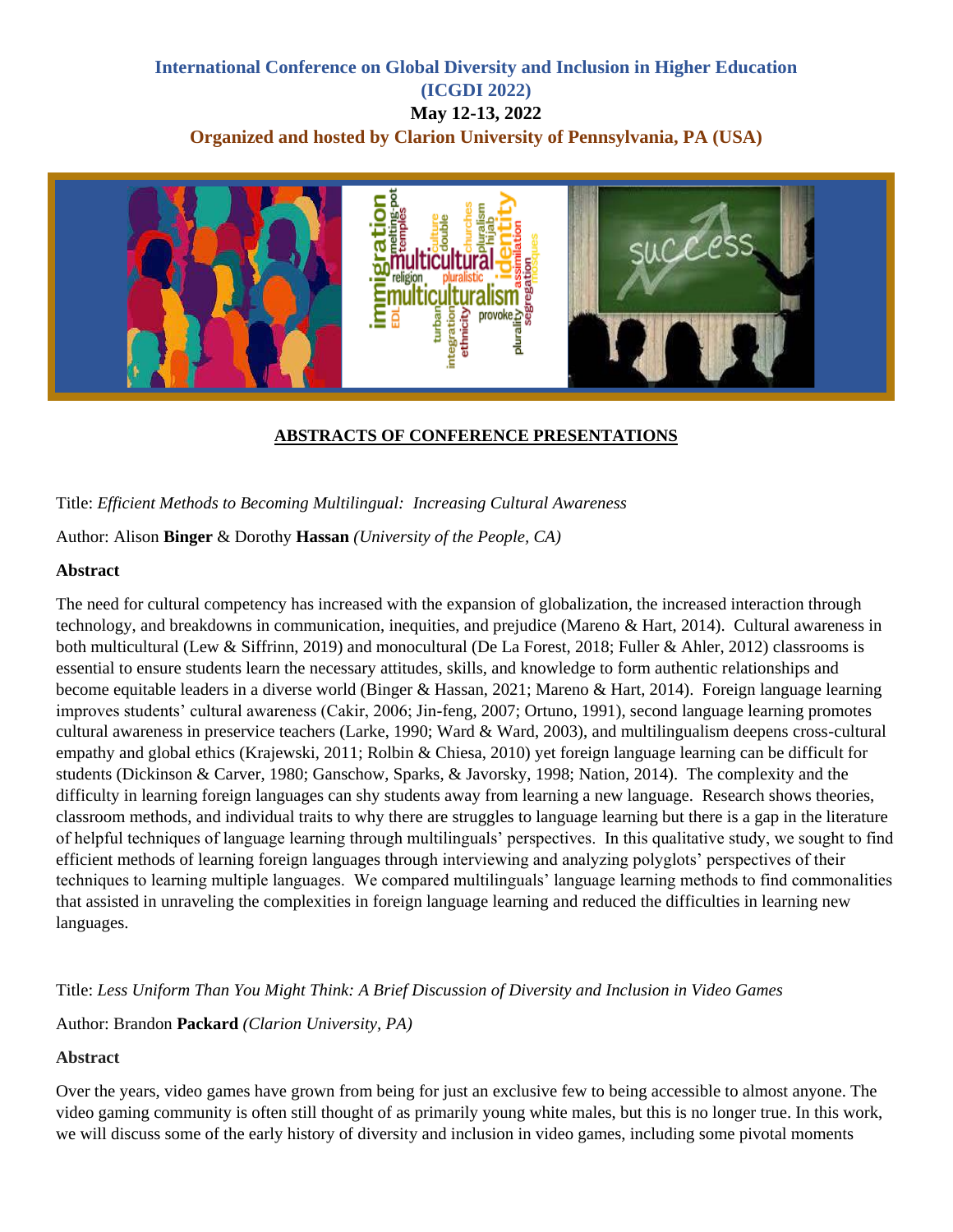thereof. We will then cover a couple of techniques used for increasing inclusion in video games, and end with some eyeopening statistics about the composition of the gaming community.

Title: *Grand Challenges: Student readiness to engage in efforts to reduce racial and economic inequality*

Author: Christine **Rine** *(Edinboro University, PA)*

#### **Abstract**

The Grand Challenges for Social Work establish a comprehensive and action oriented agenda that positions practitioners as leaders of change in efforts to achieve large-scale differences in defining and strengthening the social safety net of society. This initiative brings opportunities to strengthen our commitment and contributions to addressing complex social problems across fields of practice (Barth, 2018). This sizable undertaking calls for innovative, research-based, and applied macro approaches that require a breadth and depth of professional competency with which social work students must be equipped. The overarching purpose of this study is to explore means to assess, support, and improve social work student preparedness to lead change efforts through the Grand Challenges (Flynn, 2017; Gehlert, Hall, & Palinkas, 2017). Since the Grand Challenges position practitioners as leaders of change, assessing if and how they acquire the knowledge and skills needed to address these goals is fundamental. Thus, this study explores social work student preparedness to address these challenges with particular attention to reducing racial and economic inequality. An instrument titled 'Student Grand Challenges Skills Assessment' was developed to capture acquisition of knowledge, values, skills, and meta-competencies needed to engage in social change efforts outlined in the Grand Challenges for Social Work. This self-rating survey was administered to students (n=354) at two points in time within a large MSW program. Items ask respondents to indicate their current level of ability and the extent to which the program's curriculum and field experience facilitates such. Data specific to ability to reduce racial and economic inequality are explored. Findings indicate significant differences in cumulative scores; items related to racial inequality alone suggest that students were best prepared for these tasks. In fact, they were notably higher than both individual and average scores among all challenges variables. However, those related to economic inequality, without racial dimensions, had the lowest discrete and average scores among all challenges. Although a limited number of scholars have examined the implementation of the Grand Challenges in professional degree programs, it remains unclear if social work education is adequately preparing students to meet them. Regardless of the intersectionality between racial and economic inequality, students reported better preparation to engage in efforts to reduce racial inequality without economic considerations. This suggest that students need increased support in appreciating intersectionality, particularly in field settings. Means to improve students' ability to appreciate and implement related practices are highlighted.

#### Title: *Transformational learning: How Inclusion and Collaboration Impacts Global Mental Health*

#### Author: Denita **Hudson** & LoriAnn **Stretch** *(William & Mary College, VA)*

#### **Abstract**

Scholars agree there are substantial benefits to a curriculum that focuses on diversity and inclusivity in higher education, particularly when training helping professionals. In addition, international societies such as the World Health Organization (WHO) have acknowledged the lack of mental health resources in international communities, therefore furthering the need to have professionals who offer culturally sensitive care. The demand for access to services in all communities prompted the WHO to enact a special initiative for Mental Health  $(2019 - 2023)$  focused on increasing community-based care (WHO, 2019). This study explores collaboration and inclusive leadership through a study abroad course and an interdisciplinary approach. Psychology students from the University of Piura and graduate students in helping professions at The Chicago School of Professional Psychology (TCSPP) embarked on a collaborative journey resulting in all students obtaining knowledge and skills to address basic mental health needs in diverse national and international communities. An action research approach was over a 10-day study abroad experience. The in-country experience educated students on the diverse Peruvian culture, increased inclusive leadership skills and fostered social and emotional development through a two-day community project. Inclusive leadership skills were advanced by receiving and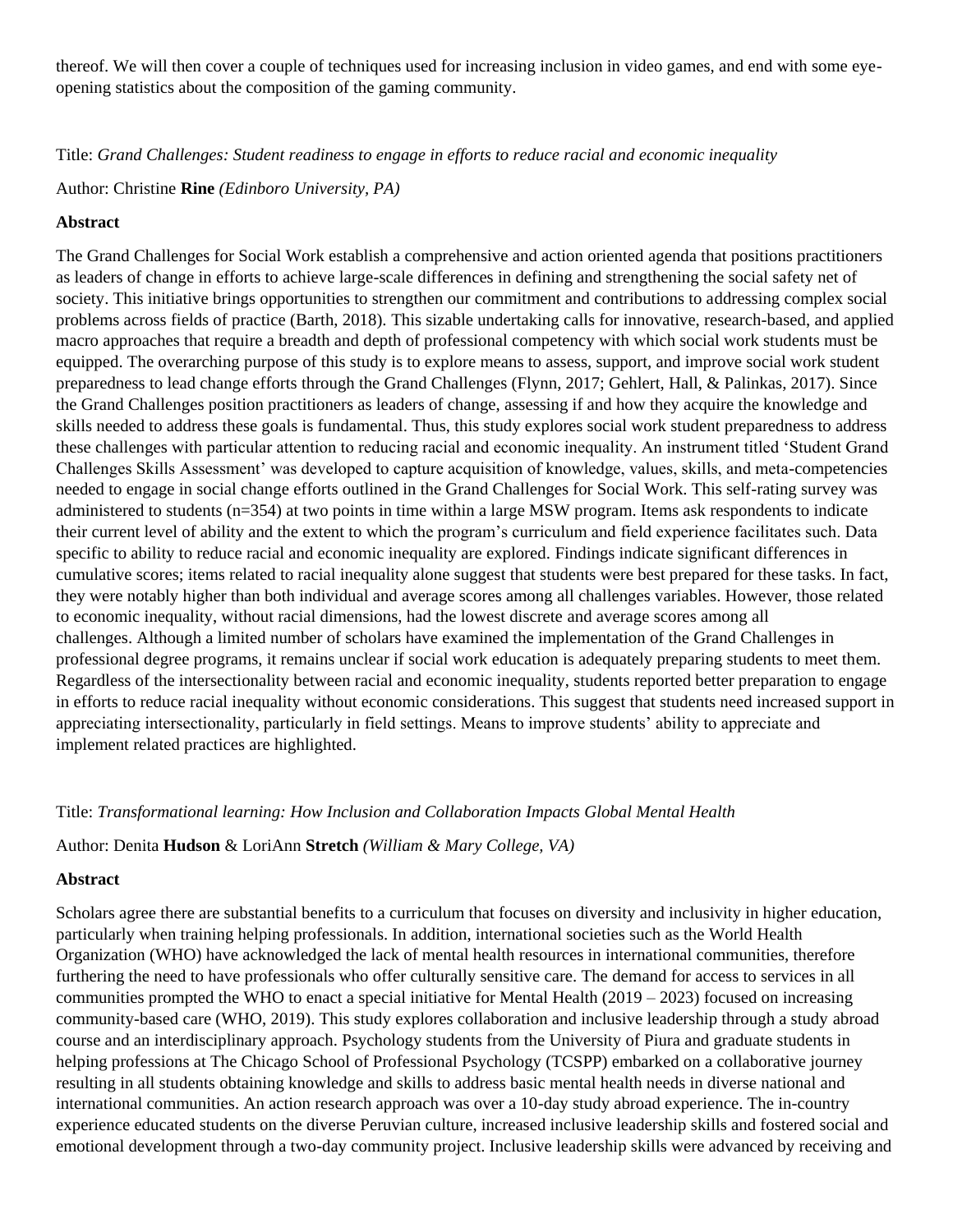then administering training on how to respond to mental health crises within the community using the Mental Health Facilitator curriculum (NBCC International, n.d.). Daily debriefings and revisions were also essential to the student's development and the use of inclusive pedagogy.

The success of the engaged approach required the partnership and support of the Study Abroad office. The use of incountry support personnel and the director's attention to the needs of the faculty and students was instrumental to the positive student experience. Students reported more confidence, cultural understanding, and peer connections related to personal and professional growth. The cooperative approach is unique as it fosters cultural collaboration and inclusive leadership opportunities. The Study Abroad approach allowed students to connect their experience to educational and career goals while broadening their understanding of the globalization of counseling. Students were able to switch roles from learner, teacher, and leader while immersed in an unfamiliar culture. The approach applied interdisciplinary approaches and action research modalities.

#### Title: *Navigating inclusivity challenges at offshore university branch campuses*

Author: Heather **Swendal** *(Nichols College, MA)*

#### **Abstract**

Promoting the inclusion and belonging of international faculty members is a key concern in higher education. Research on this topic has largely focused on faculty experiences and best practices at Anglophone-country universities that employ faculty from around the world. This paper sheds light on inclusivity issues in a different higher education context: offshore international branch campuses of Anglophone-country institutions. The paper explores the views of faculty at Singapore- and Malaysia-based campuses of major Australian universities. These satellite campuses ostensibly promote an Australian ethos, yet they are primarily staffed by local professionals and are influenced by local cultural traditions--including local biases and hierarchies. This paper highlights the inclusivity challenges faced by international branch campus faculty as they navigate these culturally complex settings. The findings presented in this paper draw from the author's PhD research on the organization-based identity constructions of offshore faculty working at Australian university branch campuses. Employing a subjectivist ontology, constructivist epistemology and the methods of constructivist grounded theory, the author interviewed 37 branch-campus lecturers and leaders across four Southeast Asian campuses and used NVivo to conduct iterative analysis of interview transcripts. This paper presents select findings from this research. This paper overviews the inclusivity challenges of offshore university branch campus lecturers, demonstrating related issues through three participants' cases. One highlighted participant was a repatriating Malaysian lecturer who discovered that the cosmopolitan outlook she acquired through years living abroad made her a target for discrimination in her hometown. Another was a lecturer from Africa who described the ethnic hierarchies in his Malaysiabased university, placing himself--as an outsider--at the bottom. The paper also highlights the views of a white American lecturer at a Singapore-based campus who felt positioned as superficial "window dressing" for his campus, benefiting from a privilege hierarchy that he did not endorse. The paper shares extract from interview data with these participants and uses their cases to illustrate various aspects of inclusivity challenges in international branch campus settings. The inner workings of international branch campuses are significantly understudied, and there is a particular lack of knowledge about the views of non-parent-country branch-campus faculty about their roles and contexts. This paper contributes to this research gap, expanding knowledge on international university campuses and the challenges that offshore faculty can face. The paper also contributes to scholarship on higher education diversity, equity and inclusion (DEI), demonstrating the need for global universities to expand their inclusivity efforts to offshore campuses.

Title: *Implementing Collaborative Transnational Teaching and Learning pedagogies: A Case Study*

Author: Indira **Singh** (CIMR, India) & Nripendra **Singh** *(Clarion University, PA)*

### **Abstract**

The pedagogical approaches adopted by faculty to teach concepts of management continues to be a challenge for faculty engaging such courses. The approaches adopted can be student centric or faculty centric. The current paper delves upon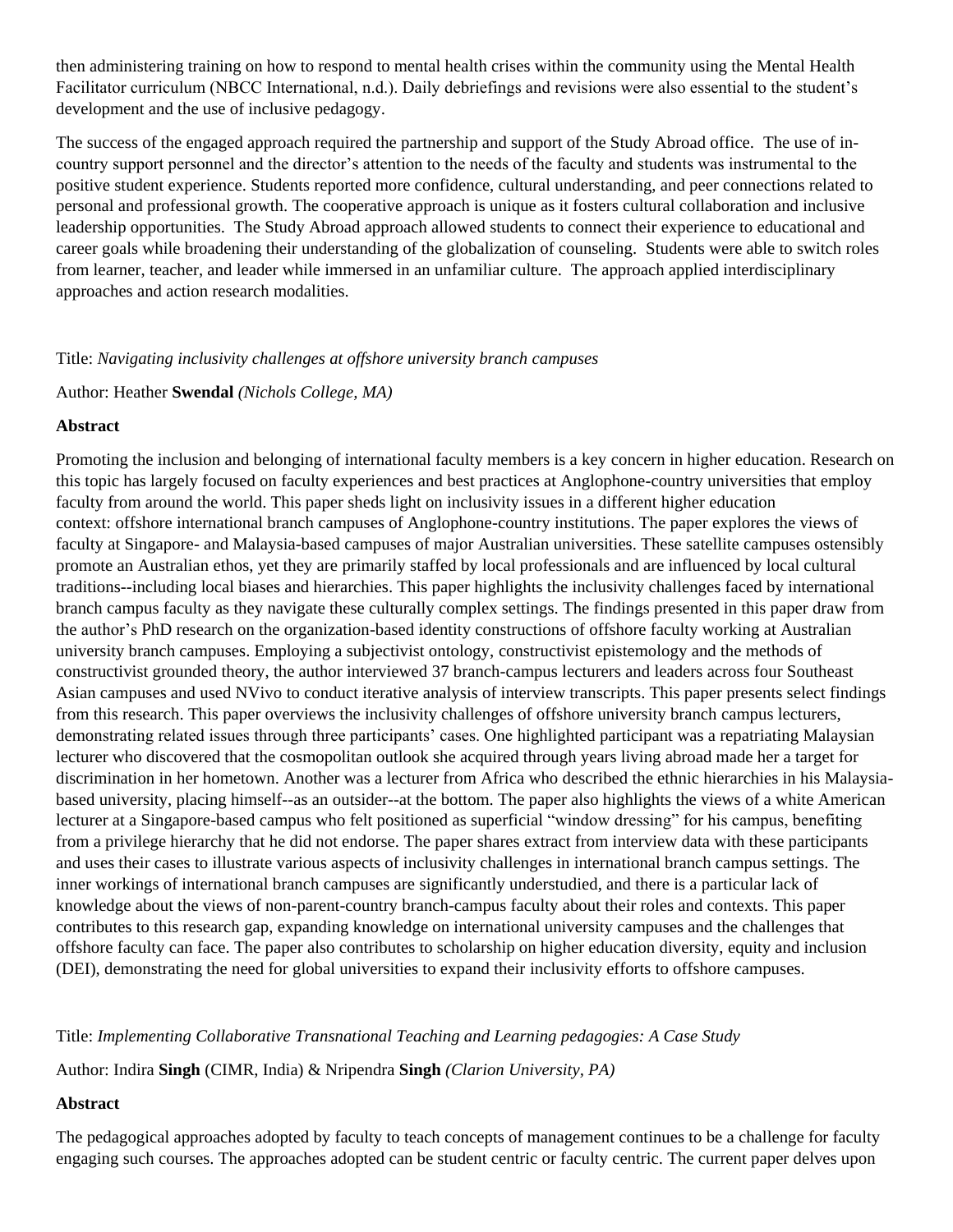one such course where faculty adopted a student centric Collaborative Online International Learning (COIL) cross border approach to teach International Business through a student centric pedagogy. Such an approach can be a true challenge for institutions in both home and host countries, especially with respect to program design and implementation. This is a case study embedded in realism. In this paper the experiences of online cross border academic collaboration for one semester for students of Marketing Management is delineated. This initiative was a precursor to a more immersive interaction. The pedagogical initiative operated in USA and India. From the feedback received from students and faculty some important factors promoting engagement among students were identified. The findings suggest that program design and delivery are important in management of such initiatives if students are expected to develop global competencies. Collaborative Online International Learning (COIL) has emerged as an innovative way to provide intercultural exposure, engage the students with diverse backgrounds and engage them meaningfully in the current context.

## Title: *It's Not Just You: Collective Strategies for Avoiding Burn Out in DEI Work*

Author: Kathleen **Gray** *(St. Francis College, NY)* & Ronal **Gray** *(Felician University, NY)*

### **Abstract**

DEI work requires an investment of time, emotion, skill, and effort. It is challenging work that can lead to burn out, especially for traditionally underrepresented populations in higher education who are often asked to take on extra mentoring, training, and promotional work for our institutional DEI efforts. This paper explores how we can move away from individual selfcare strategies for addressing burn out to create collective and institutional supports that protect those on the front lines of this important work.

## Title: *Bitcoin & Blockchain Primer for International & American Students*

Author: Mark **Lennon** *(California University, PA)*

### **Abstract**

This unpublished paper on cryptocurrencies is relevant to the theme of the "International Conference on Global Diversity and Inclusion in Higher Education" because it will be used by the author as part of his teaching materials during his Fulbright Specialist assignment at IILM Delhi in summer 2022, as well as his summer elective course at his American university. By using the same material in both courses, the author seeks to better understand how to culturally adapt his pedagogy. Introduced through a scholarly white paper (Nakamoto, 2008) and a subsequent release of open source software available for download by anyone for free (Nakamoto, 2009) blockchain is the software protocol that powers Bitcoin – a well-known digital currency. Despite Bitcoin's early association as a currency for acquiring illicit goods online on the so-called "darkweb" (Barratt, 2012), this digital currency and the blockchain technology behind it continues to gain legitimacy, as government policy makers (Brito & Castillo, 2013; European Central Bank, 2012) and governmental regulatory bodies (FinCEN, 2013; Frizell, 2015; IRS, 2014; Parvini, 2015) recognize the benefits of this innovative technology. Virtual currencies have become a truly global phenomenon, with a market capitalization of over a trillion dollars (Taskinsoy, 2020). Despite its global acceptance, there are unique country specific challenges, such as the Indian experience, which inhibit adoption (Yousuf Javed, Hasan, & Khan, 2020).

## Title: *X-Cultural Tele-Practice/Tele-Learning*

Author: Mary Pat **McCarthy** *(Clarion University, PA)*, Marta **Walliser**, & William **Naugle** *(Al Hussein Technical University, Jordan)*

### **Abstract**

This paper presents data from a study on the effectiveness of a transdisciplinary model of instruction focused on preservice speech-language pathology graduate students (SLPs) in the United States and undergraduate students in Spain with global developmental delay. The C3 Model (Naugle & Lecea-Yanguas, 2017) is a open-structured, peer-to-peer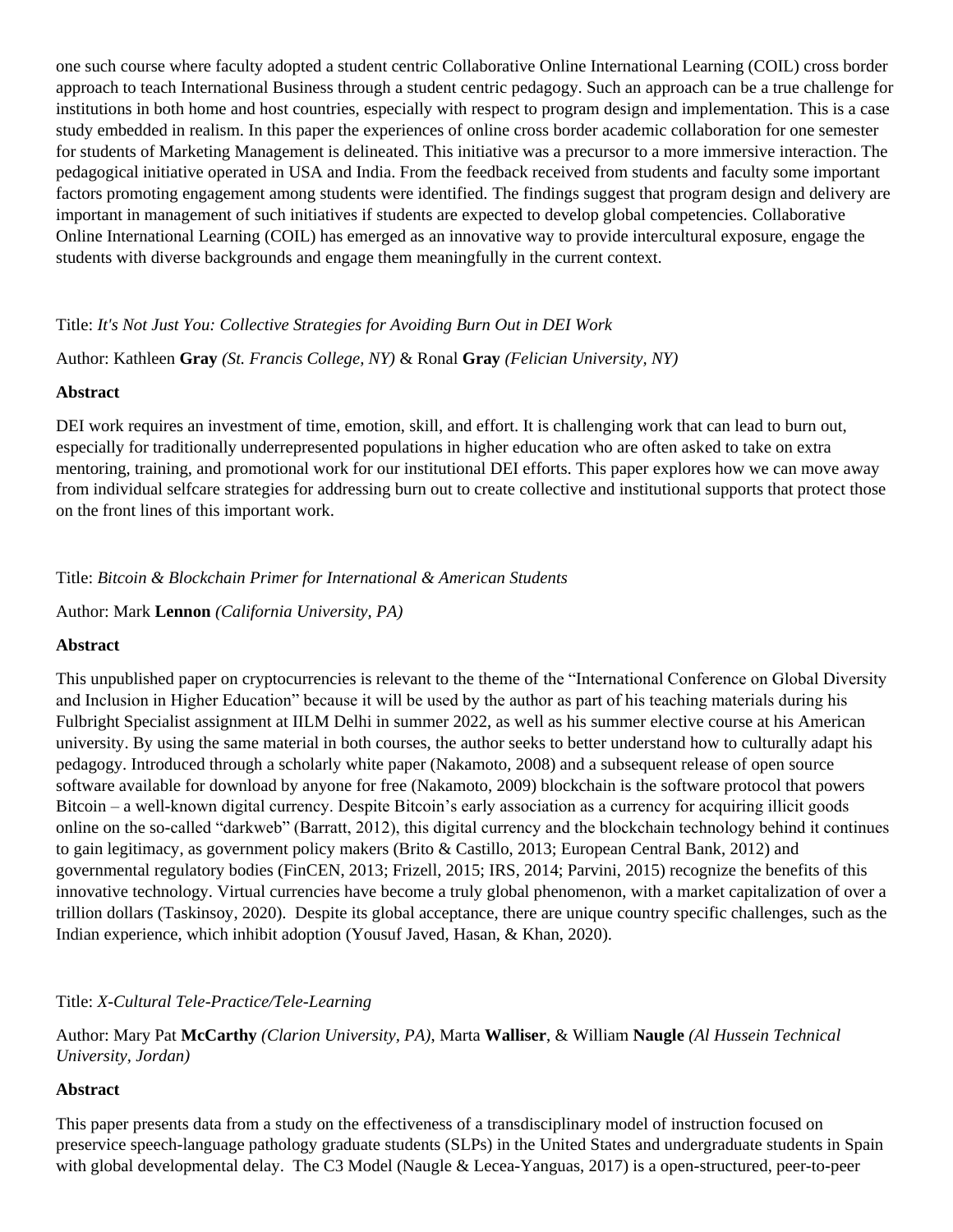(P2P) format that permits faculty from multiple disciplines to collaborate while supporting learners who are developing career-oriented skills. Faculty in Communication Disorders, Linguistics, Literature, and Special Education collaborate, employing the model, and facilitate the English language acquisition needs of the global developmentally delayed students in Spain and the clinical practice needs of the SLPs. The model has been especially effective post-COVID-19, as it offers an opportunity for both sets of students to expand beyond the confines of their respective countries and cultures and to engage in learning that is mutually beneficial, under the supervision faculty specialists. The research answers the question, "To what extent is this P2P model effective in cognitively disparate populations." The authors will present research on English language acquisition of undergraduate students in Spain with global developmental delay who participated in P2P learning with graduate students in Communication and Speech Disorders in the United States, using a virtual platform. This cross-cultural, virtual approach addressed an immediate need for the students in Spain, requiring language training, and the students in the US, requiring supervised clinical practice. The authors will also describe and discuss ongoing tele-practice and tele-learning between multiple countries and cultures.

### Title: *Diverse Faculty Members' Satisfaction with Virtual Professional Development during the Covid-19 Pandemic*

Author: Marzoq **Bataeineh** *(Imam Abdulrahman Bin Faisal University, Saudi Arabia)*

#### **Abstract**

The study aimed to assess the level of satisfaction and perceptions of the diverse faculty members regarding virtual PDs during the COVID-19 pandemic. The focus of this study was to identify the level of satisfaction with three variables in mind: outcomes and content, trainers, and logistics. The participants are lecturers, assistant professors, associate professors, and full professors from 20 colleges at a significant Saudi university. Six hundred faculty members participated in this study. The study utilized a quantitative technique and an online questionnaire to gather essential data. The data was examined and tested for validity and reliability using SPSS software. Analyses such as the mean, standard deviation, and ANOVA tests explored the data. The study found no significant differences between males and females regarding content, trainers, and logistics. However, F-value was substantial for females in academic rankings related to the content, trainers, and logistics. Moreover, the virtual PDs events were generally well-received by all attendees, regardless of their academic rank or gender. This is the first study investigating faculty members' perception of virtual PDs events during the corona pandemic. This study is expected to assist university administrators, educators, and program developers in developing more practical educational plans in the event of a crisis. The study concluded with suggestions for program leaders and administrators and recommendations for further studies in this area.

### Title: *Re-staging Identity and Representing the Other: Afro-Colombian Dance Applied to College Students in Western PA*

Author: Melissa **Teodoro** *(Slippery Rock University, PA)*

### **Abstract**

This research paper examines the creative methods utilized in studying, reconstructing, re-staging and ultimately performing Afro-Colombian dances to audiences in Western Pennsylvania, a region distant and distinct from these dances' cultural setting. It will explore the inherent complexities of translating movement, choreographic intent, and aesthetics when applying Afro-Colombian dance to students in the United States.

Title: *Culture Shock and I* 

### Author: Miguel **Olivas-Lujan** *(Clarion University, PA)*

### **Abstract**

I believe I was a teenager when I first experienced Culture Shock (CS). I went to Los Angeles (California) to study English as a second language, expecting a year as an American high-school or pre-college student but the school I attended had students from dozens of nationalities –except Americans! Later, at my alma mater in Mexico, I helped its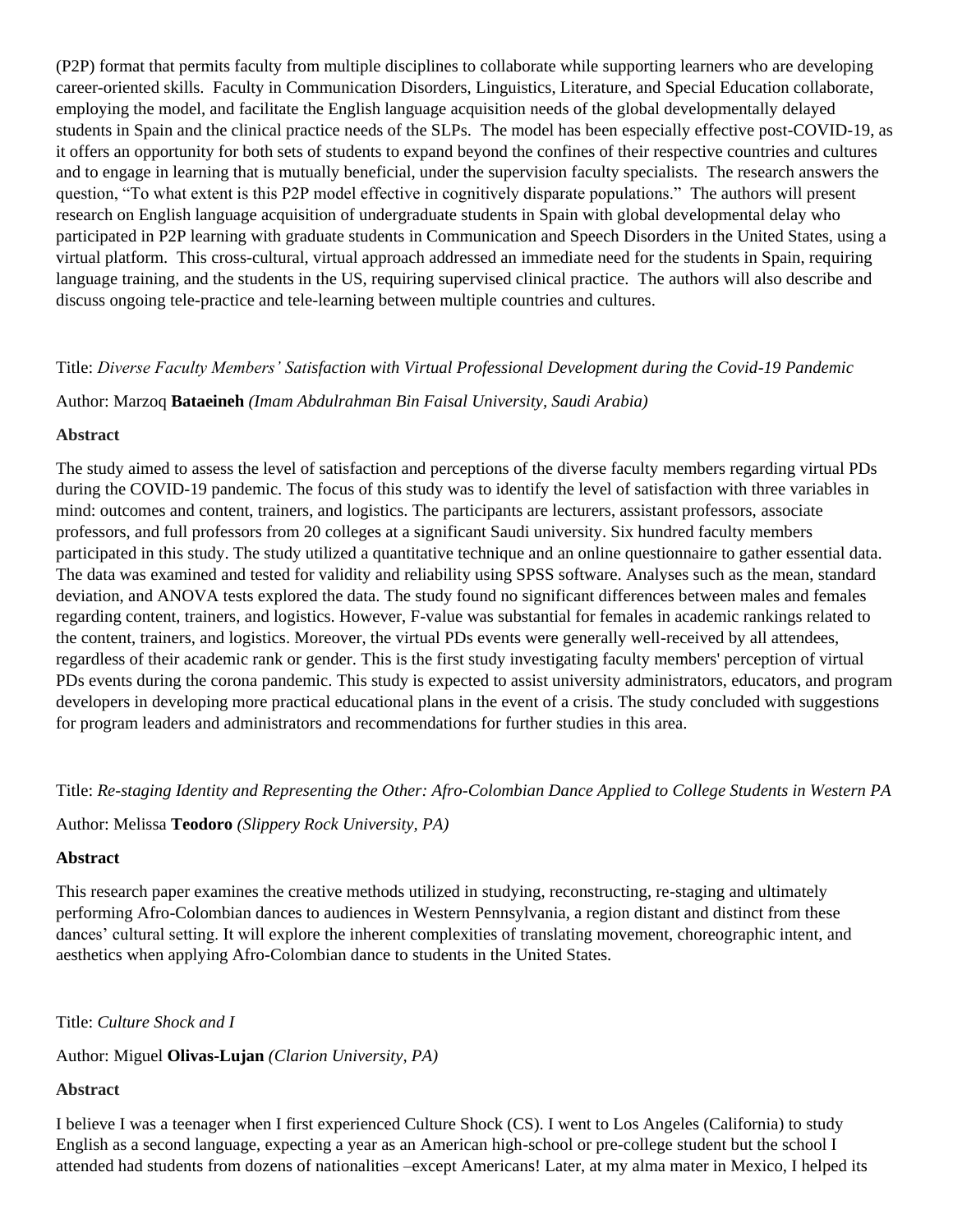International Programs office receive and send thousands of participants in study abroad programs during the 6.5 years I worked there. My colleagues and I developed programs to help students become aware of CS (based on Kalervo Oberg's and Edward T. Hall's work), its potential consequences, and some of the ways to minimize its deleterious effects. Then, as a doctoral student at the U. of Pittsburgh, I saw how my family members (first my wife, a few years later my children) had various encounters with this phenomenon. Most recently, during my first research, teaching, and traveling Sabbatical year, my family and I again had several experiences in Germany, Mexico, Colombia, and Poland that can be associated with CS. I will elaborate on these experiences and invite the audience to be prepared and not allow the specter of CS to weaken the benefits of interacting with other cultures.

#### Title: *Walking the DEIB Talk in Higher Education*

Author: Miguel **Olivas-Lujan** *(Clarion University, PA)* & Sergio Madero **Gomez** *(Tecnológico de Monterrey, México)*

### **Abstract**

One would be hard-pressed to find a Higher Education Institution (HEI) without Diversity, Equity, Inclusion, and Belonging (DEIB; AACSB International, 2021) among its educational objectives. But "talking the talk" is different from "walking the walk." In this research project, we offer a model to audit or document the ways in which both "the talk" (e.g., mission, vision, and strategy statements) and "the walk" (structure of the faculty, students, staff, courses, etc.) are enacted in a sample of schools from different backgrounds and contexts. A literature review is guiding the development of the model that will serve as a framework to document (or "audit") how different schools "walk the DEIB talk." Based upon the concept of a management audit (Brender, Yzeiraj & Fragniere, 2015) our framework can be used at different levels of organizational analysis (e.g., program, school, university, etc.) to assess the extent to which DEIB is vocally supported as well as factually maintained. This study offers one starting point to develop a DEIB audit that has the potential to improve the integrity and the impact with which HEIs, schools of business, or other focal units support diversity, equality, inclusion, and belonging goals. The research project provides an original, evidence-based framework that may be used to assess the thoroughness and the effectiveness with which diversity, equality, inclusion, and belonging goals are pursued by higher education institutions that include (but are not limited to) schools of business. In addition, this framework can be used in descriptive, normative, and even prescriptive ways.

#### Title: *Teaching Teachers' Style and Professionalism*

## Author: Nair B. **Chandrachoodan** & R.V. **Bindu** *(ITM College, India)*

#### **Abstract**

It takes a lot of hard work and effort to be a professional teacher or educator. It requires effort to go that extra mile for the students who need it, and it takes patience to continually grow and truly understand one's craft as a teacher. That is why, to bring professionalism in teaching, a teacher is always learning and growing their craft for professional development. They are on an endless journey where they are always looking for new ideas or teaching strategies, ways to improve their skills, or new information that will help their students to succeed. Thus, they develop their professionalism and style in teachings through a set of values, behaviours and relationships that underpins the trust that the students have in their teachers. When it comes to instruction, it has been said that "hope" is not a strategy. A teacher cannot simply teach a lesson and "hope" students understand. Fortunately, there are proven and reliable instructional strategies that engage students in rigorous lessons at the same time it is important to note that there is not a "one-size-fits-all" instructional strategy. Whereas effective instructional strategies are proven ways that help students learn material and retain information. Beyond being an evaluative component, differentiation is necessary in order to maximize student success. Our students have diverse academic needs, and it is up to the teachers to ensure that each unique need is met through their teaching professionalism and style.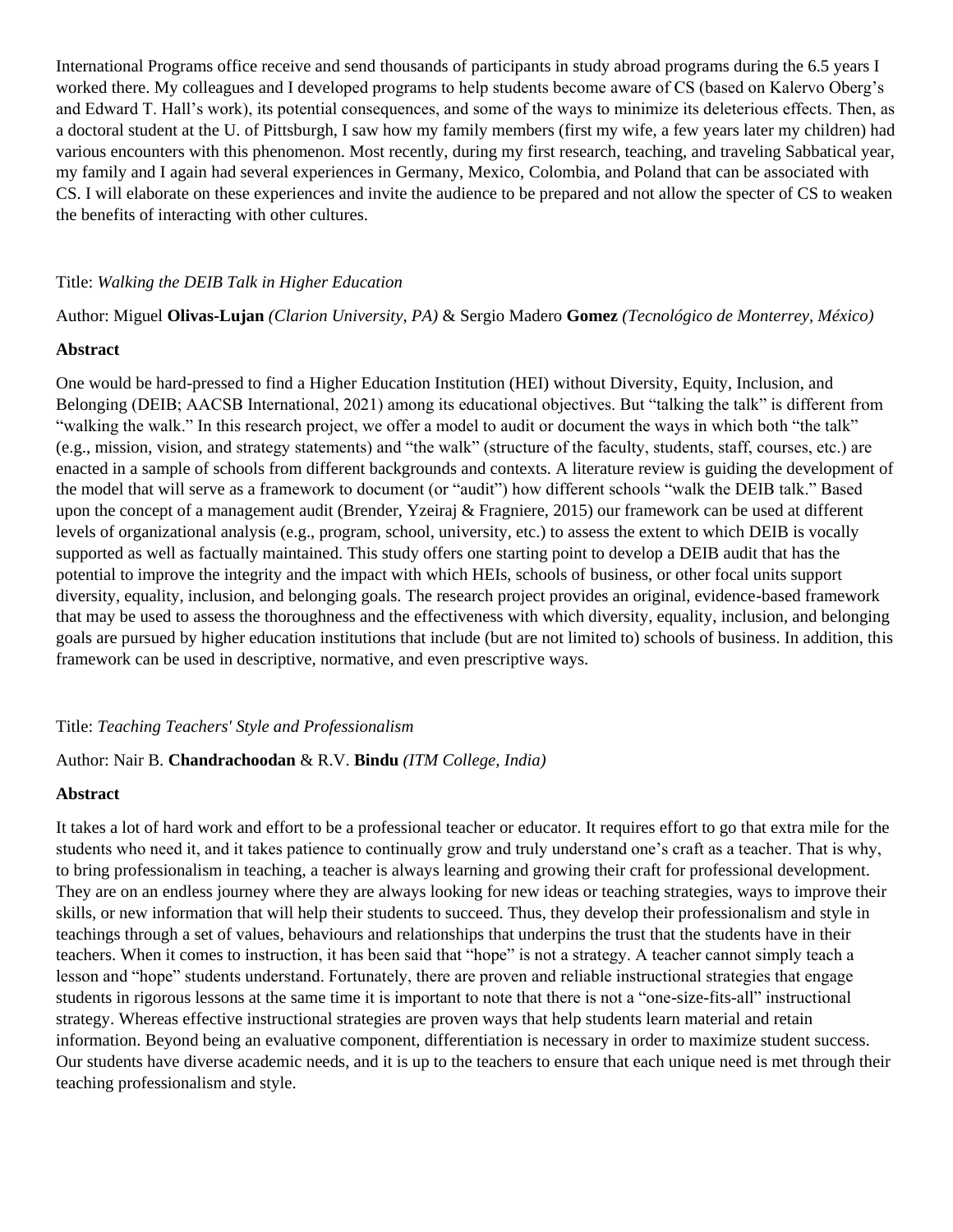Title: *Adaptations to Lifestyle when East meets West* 

Author: Natasha **Dias** *(Clarion University, PA)*

### **Abstract**

In Being raised speaking English and living a westernized lifestyle, as an International graduate student, I expected culture shock to be a hoax. However, the adaptation struggles of language communication, new cultural and educational settings, financial concerns, loneliness, isolation, and gender-based differences were a force to reckon with. Although English is an international language, not all nations speak it the same way, which can create confusions regarding tasks and expectations. 'Should' do your homework as opposed to 'you would want' to do your homework is not perceived as dictatorship in my nation. Here, a simple choice of words can tag you as being an autocrat. On the other hand, smiling and saying hello to strangers on the road is considered a creepy and public harassment approach in many middle eastern countries. Classroom dynamics of eating and drinking during a lecture and not standing and greeting with respect when an instructor walks in or leaves the classroom are other practices that international students are expected to know without providing them much guidance during orientation. Why do coins need to be penny, nickel, dime, and quarter as opposed to generic cents? Why is the metric system used only conveniently for refrigerators and why are solid and fluid ounces not the same? Through the panel session discussions, I hope we can determine certain ways to increase cross-cultural understanding among individuals to make culture contact a learning and satisfying experience.

Title: *Covid-19 –Impact of International students' revenue on Higher Educations -A Review*

Author: Nisha **Singh** *(Livingstone College, SC)* & Chandra Bhushan **Singh** *(Voorhees College, SC)*

### **Abstract**

The effects of the Coronavirus (Covid-19) pandemic on the Academic institutions were disastrous. Universities and colleges have witnessed the unprecedented catastrophic impact of the Coronavirus. International students in the higher education sector in the United States have carved a niche in the financial contribution of higher education. The international students' share is 56% of the total tuition revenue in U.S higher education. The United States of America, Britain, Australia, and the other European states have 30% revenue from international students. Most of the tuition fees have paid by the students or their families. Scholarships, aids, or donations contribute not much from the USA to international. The international students contributed \$39.5 billion to the U.S. economy in 2018, and GDP was 20.5 trillion. The International students' economic contribution is close to 2% of US GDP. Due to Covid -19, the growth of international students in the United States declined from 6.3% to 5.5 % in the above period. The declines in fees for higher education were from \$188 billion in 2019 to \$189 billion in 2020 and \$167 billion in 2021. This paper analyzes the Covid-19 - impact on global diversity and inclusion, its prospect, its impact beyond economics, its constraints and scope, and further positive steps to overcome the current situation.

Title: *Academia in United States: Unique Cultural Differences as Compared to India* 

Author: Nripendra **Singh** *(Clarion University, PA)*

### **Abstract**

Conferences are fun and learning events! Conferences are means to network and showcase your talent to experts in your field. Faculty wearing shorts in the class and students keeping legs on the table with a sandwich in one hand and drink in another, during the lecture…Wow! Welcome to United States! Calling out students name and pointing out a mistake can be considered as rude and reason of embarrassment. Privacy of records including medical and grade assessment is of utmost important and law. Having fun in class and using engaging activities to teach a concept is a preferred way of teaching. Innovations in teaching is highly encouraged. Quality matters in teaching and research. Sports can be an extremely important part of education. Professors have great respect and authority. Tags and labels are not everything. Happiness, choice, and satisfaction are important than money in life. Be ready to do everything by yourself. Empathy and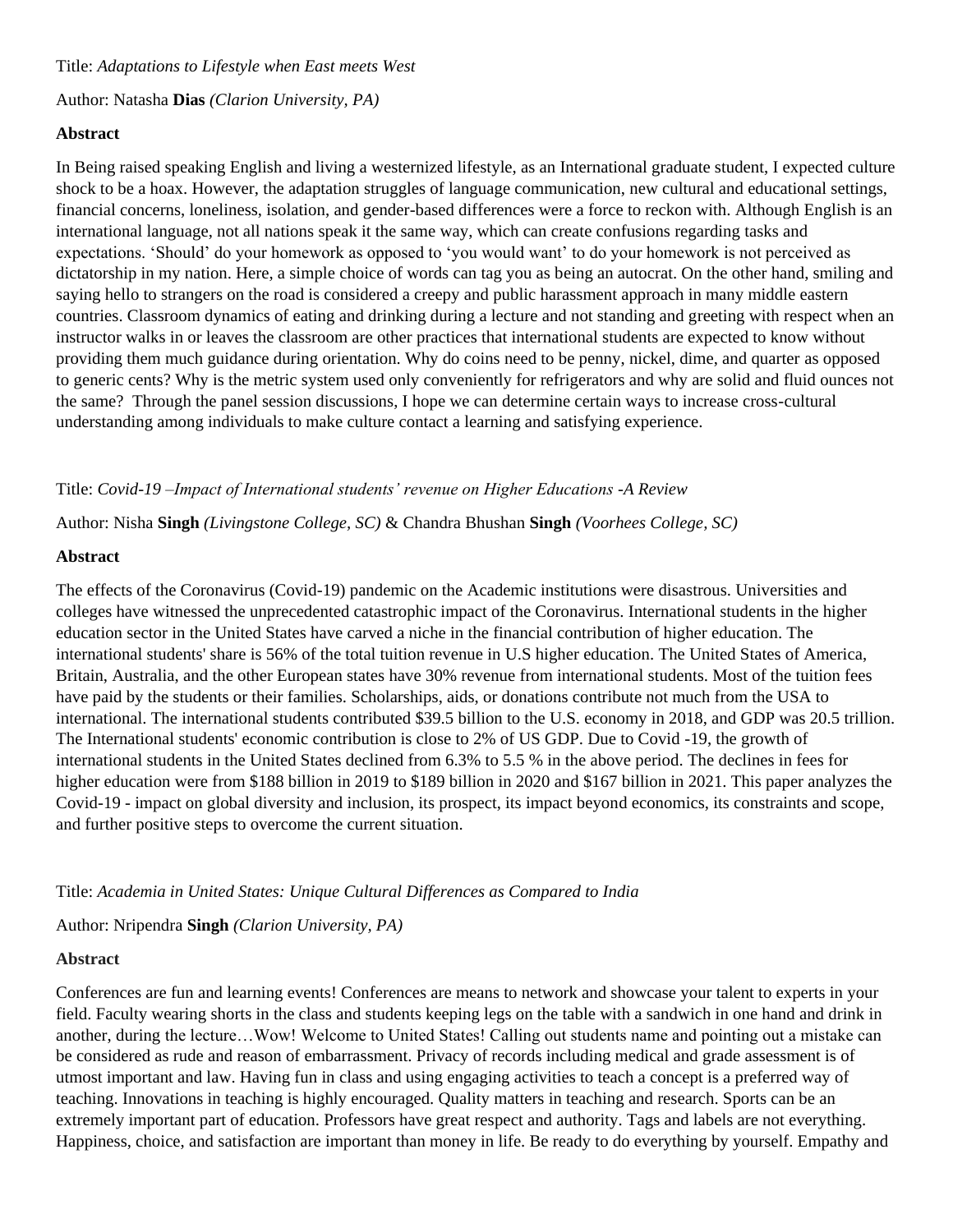giving is at the heart of academia. You can hug and show love to your students…these and many more experiences were unique to me in many ways, which will be shared during my presentation.

## Title: *The Role of Racial Discrimination in Disrupting Self-Regulated Learning Processes Among Undergraduates at a Large Predominantly White Institution.*

Author: Preston **Osborn**, Rachel **Lopez**, & Dr. Steven **Stone-Sabali** *(Ohio State University, OH)*

## **Abstract**

Forms of discrimination at both the societal and institutional level influence how racialized students view themselves and interact within higher education settings. The self-regulated learning (SRL) frameworks are student development models that seek to incorporate personal goals and motivations with perceptions of learning context expectations and goal structures (Karbenick & Newman, 2014). Learners successfully engaging in the self-regulated learning process are more likely to seek feedback and guidance with the goal of becoming more autonomous (Clarebout et al., 2010; Ryan et al., 2001). Academic help-seeking (AHS) is a fundamental skill for the performance and success of students within higher education settings. AHS is a form of adaptive behavior that helps students overcome learning challenges (Mihlon, 2010; Roussel et al., 2011; Ryan & Shim, 2012), which often results in higher grades (Ryan et al., 2005). HSB is a valuable adaptive skill that college graduates need to transition into various job markets that require effective collaboration and teamwork (Järvelä, 2011). Experiencing various forms of discrimination is predicted to significantly disrupt SRL processes. Specifically, perceived discrimination can lead to increased perceived threat of negative evaluation from others and decreased motivations to persist and achieve in educational contexts. Black, indigenous, and people of color (BIPOC) students, or students of color, consistently report various forms of racial discrimination from both peers and faculty on predominantly white institution (PWI) campuses across the United States (Witkow et al., 2015). This study was aimed at uncovering predictive and mediating factors of AHS among a racially diverse group of undergraduate students at a PWI in South Central United States  $(N = 460)$ . More specifically, we predicted that perceptions of discrimination (PD), impostor phenomenon (IP), and a sense of belonging (SB) to larger groups will be consistent predictors of AHS across racial groups to varying degrees. Quantitative analyses was conducted using SPSS and Mplus. Confirmatory factor analyses (CFA) and Cronbach's alpha values was used to assess the validity and reliability of each scale (Muthén & Muthén, 2004). Overall, discrimination scores differed significantly between racially minoritized students and their white peers (*p*  < .001). To investigate indirect, or mediated, effects of PD on AHS, a structural equation model using PD, IP, and SB as independent variables was built and estimated in Mplus. Prespecified cutoff values for model fit indicators were used based on established guidance: greater than .95 for CFI and TLI values and less than .06 for the RMSEA estimate (West et al., 2012). The resulting model had good fit  $[CFI = .98, TLI = .97, RMSEA = .03]$  with both PD having both direct and indirect effects via IP on academic help-seeking ( $p < .001$ ). Institutions have a responsibility to do what they can to mitigate any negative psychological, social, and academic effects of racial discrimination, but research is needed to identify detrimental mechanisms among different racial subgroups. An understanding of psychological factors related to academic help-seeking is essential for designing effective initiatives aimed at promoting these behaviors across student populations. Findings have the potential to identify specific mechanisms by which discrimination against BIPOC students within a higher education setting negatively influences academic performance and outcomes.

### Title: *A Study Abroad Program in China (2017)—the outcome and the benefits*

Author: Qun **Gu** *(Edinboro University, PA)*

### **Abstract**

In summer 2017 (May-June), I offered a 30-day study abroad program in China. The program included two parts, I. Environment-Chemistry—A Case Study in China, II. WRLD199—Chinese Language & Culture (a world-experience course). Students were able to gain 6 credits with half of the tuition cost, thanks to the sponsoring by our sister university SDUT in China. Part I was based on a General Education course that I taught at Edinboro. Part II was a language, culture and experience course offered for free by faculty members of SDUT (Shandong University of Technology at Zibo,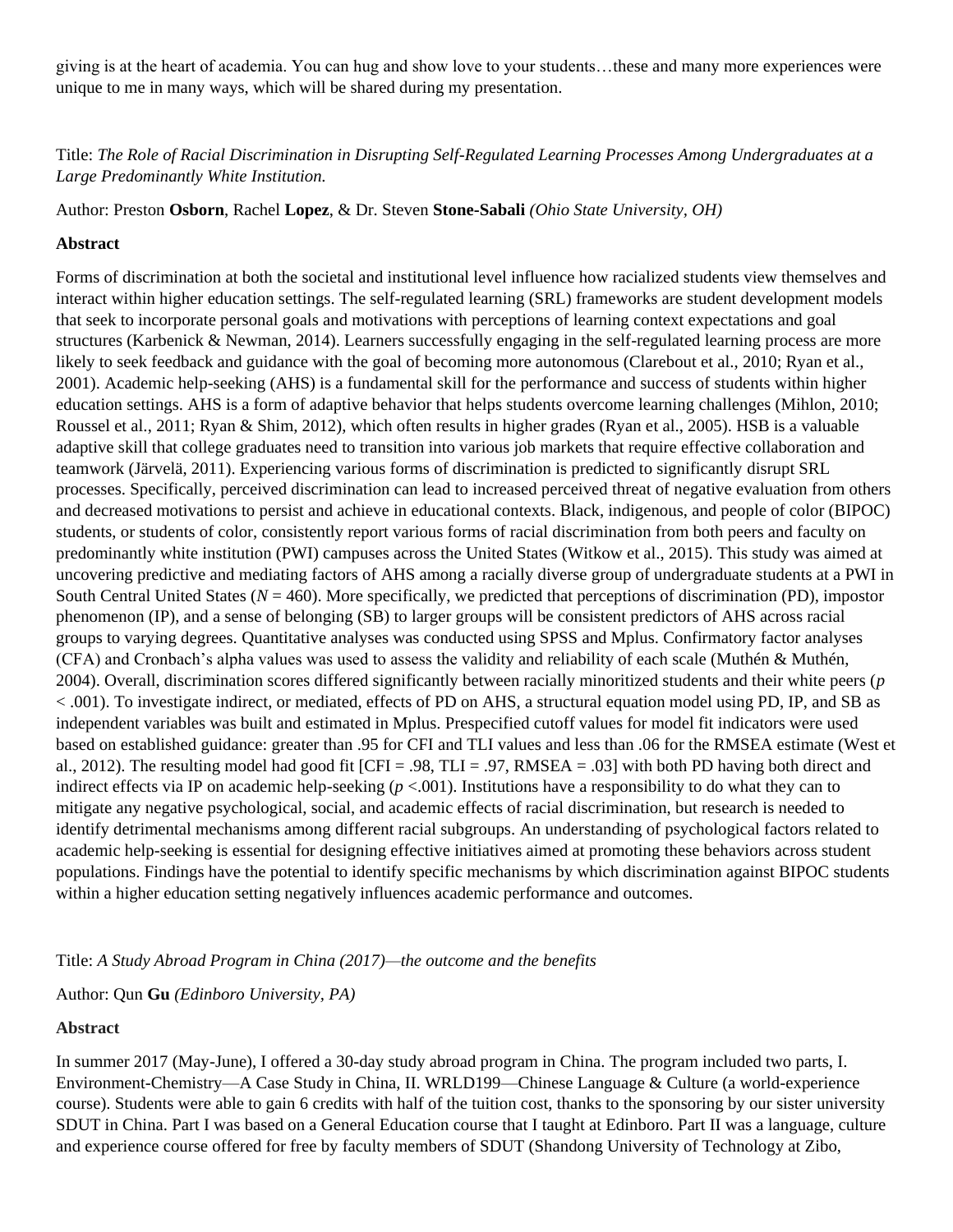China). Besides classroom activities, students had field trips covering tours in nine cities and visitations to five major Universities in China. The diverse group consists of nine Edinboro students and one Edinboro citizen (the grandma of one of the students), among whom three were Asian students. The students' majors included chemistry, art, political science, geography, and business. Besides the extensive exposure to the wealth of cultural/environmental/societal experience oversea in 30 days, we achieved an unprecedented cost efficiency: with a budget of \$2,500 to start with, a substantial amount was refunded to the students. The significance of this program was beyond its direct outcome. It manifested not only the advantage of having long term international sister Universities, but also the potential of building new oversea collaborations. Further, it was an excellent example of how a faculty-led study-abroad program could have its unique advantage: the connection of our students and faculty with their counterparts oversea does not end as the program concludes. International collaboration has great potential and benefits, especially to the New U.

#### Title: *Crowdsourcing in science: enabling open science and societal engagement in research*

#### Author: Regina **Lenart-Gansiniec** *(Uniwersytet Jagiellonski, Poland)*

#### **Abstract**

The term 'crowdsourcing' was coined by Howe (2006) as "act of taking a function once performed by employees and outsourcing it to an undefined (and generally large) network of people in the form of an open call". Since then, there has been an increase in interest in the issue of crowdsourcing. Crowdsourcing is examined in relation to industry (Christensen & Karlsson, 2019; Devece et al., 2019; Xu et al., 2015), nonprofit-organizations (Kohler et al., 2016), public sector (Wang et al., 2020; Clark et al., 2019), governments (Minkoff, 2016; Robinson & Johnson, 2016), and local governments (Sievers, 2015). In recent years, crowdsourcing is more and more frequently used by academic workers (Beck et al., 2020; Uhlmann et al., 2019; See, 2019) due to the potential, speed and low cost with which information can be collected (Aguinis, Lawal 2012; Carignani, Negri 2010; Chen et al., 2011; Crump et al., 2013; Ipeirotis 2010; Kittur et al., 2008; Mason, Suri 2011; Mason, Waty 2010; Paolacci et al., 2010; Steelman et al., 2014). For academics, crowdsourcing is a new and ambitious research goal (Keating, Furberg, 2013), a strategy for the organization of researchers' work (Lukyanenko, Parsons, et al., 2019), an alternative to research projects Aristeidou et al., 2017), an alternate model of doing science (Uhlmann et al., 2019), a tool for research (Law et al., 2017), and an integral part of academics' daily lives, thus becoming one of the fastest growing tools to support scientific research (Franzoni & Sauermann, 2014; Schlagwein & Daneshgar, 2014; Steelman et al., 2014; Uhlmann et al., 2019). Taking advantage of the "wisdom of the crowd" (Surowiecki, 2005), crowdsourcing is used by scholars from various disciplines to creating online content (Doan et al., 2011), communication between academic teachers and with those from outside of the scientific community (Scanlon et al., 2014), collecting of observational data or classification of pictures in response to researcher's questions (Beck et al., 2019), the practice of obtaining participants, services, ideas, or content by soliciting contributions from a large group of people, especially via the Internet (Brown & Allison, 2014). Crowdsourcing may also be helpful while collecting, processing and analyzing research data (Beck et al., 2019; Law et al., 2017), attracting participants to surveys, studies, experiments, panels, focus groups, statistical analyses, transcription (Schlagwein & Daneshgar, 2014), generating innovative research questions, hypotheses, research proposals, testing research at an early stage. In addition, it allows for reducing costs of conducting research, ensuring research financing, establishing cooperation and seeking collaborators for joint research (Crowston, 2012), obtaining evaluation and opinion on the concept of a research project or an article (Ipeirotis et al., 2010); (Uhlmann et al., 2019), solving problems arising from writing an article or conducting research (Hevner et al., 2004), determining the reliability and generalization of results (Pan et al., 2017) and disseminating the results (Beck et al., 2019). Therefore, crowdsourcing in science is of interest to practitioners and researchers across a range of business and management disciplines, and has been discussed variously in, for example, the literature on wildlife and environmental monitoring, ecology, geography and disease research, astronomy, biological sciences, technology development (Parrick, Chapman, 2020), health related research studies (Bassi et al., 2020), medicine, physics (Beck et al., 2019), economics (Hossain & Morgan, 2006; Reiley, 1999), sociology (Centola, 2010; Salganik, Dodds, & Watts, 2006), psychology (Birnbaum, 2000; Buhrmester, Kwang, and Gosling 2011; Eriksson and Simpson 2011; Fishbach, Henderson, and Koo 2011; Gómez et al. 2011; Nosek, 2007), behavioral science (Chandler and Kapelner 2013; Chandler, Mueller, and Paolacci, 2014; Horton, Rand, and Zeckhauser 2011; Mason, Suri, 2011), and political science (Arceneaux 2012; Berinsky, Huber, and Lenz 2012; Berinsky, Margolis, and Sances 2014; Dowling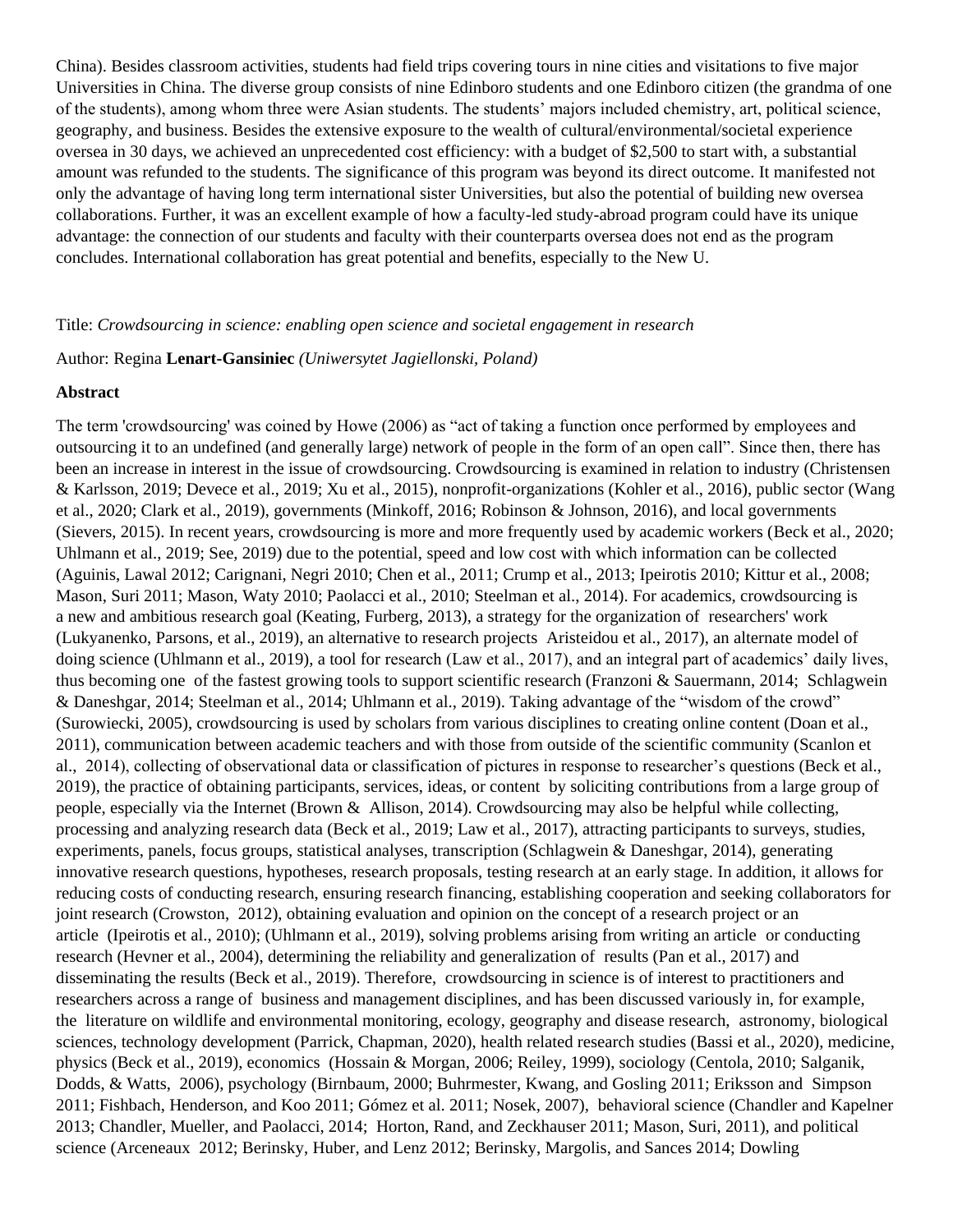and Wichowsky 2015; Healy and Lenz 2014; Thibodeau et al. 2015). This is the favored twenty-first century model for conducting large-scale scientific research and rich, promising, and socially important research context. Crowdsourcing in science is one of important practice of open innovation in science. Our article responds to the call that further micro-level research is still needed to develop a more complete understanding of capabilities, attitudes, values, characteristics, and motivations around different open innovation in science practices. Pointing the attention to the human elements, this paper sheds light on the micro‐foundation of crowdsourcing in science by emphasizing the role that the personal traits of key academics. Crowdsourcing in science adoption could result in the enactment of several crowdsourcing in science modes – each representing an opportunity of potential openness and inviting non-academics and academics. Our analysis, using systematic literature review, shows that academics' positive attitude can play important roles in facilitating crowdsourcing in science. However, this paper also observed that the effects of academics characteristics on crowdsourcing in science adoption were differently configured according to the nature of each crowdsourcing in science modes. The research has practical implications for academics and policy makers who are interested in using crowdsourcing in science.

#### Title: *Clarion in Costa Rica*

Author: Sandra **Trejos** *(Clarion University, PA)*

#### **Abstract**

Clarion University students have had the opportunity to get immersed in the Costa Rican society three times in the last years (2014, 2016, and 2019). I have been able to lead such course (BSAD 237) after designing a program based on my own understanding of the country given I was born and raised in Costa Rica. Full days were intense with an agenda that exposed the students to different dimensions of the country; the course was designed to allow interaction with businesses both large and small and national and multinational, with government institutions and political figures, with non-profit institutions, with the country's ecology, and attend shows in the national theater, all while allowing assimilation of the culture and service learning. Students even chose to participate in a national pilgrimage and experienced walking along *ticos* (term used to describe Costa Ricans) during a national holiday. Furthermore, Clarion in Costa Rica has allowed many students to go abroad for the first time and gained an exposure that only such type of engaging high-impact practice would provide for them in the curriculum, an experience that employers want to learn more about in job interviews, a component that have literally transformed our students, one person at a time, one story at a time.

### Title: Travels of a Costa Rican in the United States

Author: Sandra **Trejos** *(Clarion University, PA)*

### **Abstract**

As every person who lives abroad for a significant amount of time, I have experienced stages of the culture shock curve starting with the honeymoon stage moving through the frustration stage, the adjustment stage, and the acceptance stage. After more than twenty-seven years of living in United States with my family, I realize, though, that some of these stages may happen simultaneously at times. I keep learning about new habits, new customs, new places, and new practices and at the same time I need to be open-minded. While this happens, I have learned to adjust or adapt which is a value we all gain while living in new places. It is part of what we need to do as we embrace new social norms and new ways of living, for instance, the DIY mindset and celebrating new holidays such as Thanksgiving, or new traditions such as Homecoming events to mention a couple, especially when your children are growing in this new place which is their home as well. Living in United States has been adventurous, exciting, enjoyable and not without challenges and hard work, and all of it has taught me a great deal. In my case, I have learned a lot through our four daughters, the youngest of whom will be nineteen in less than a month. I have been learning regularly through their school participation, daily conversations, community involvement and the different jobs they have had. I have learned to value the differences Costa Rica and United States have, as I believe I have become the product of two great countries with different cultures, a human being with both the desire and the commitment to bloom where I am planted.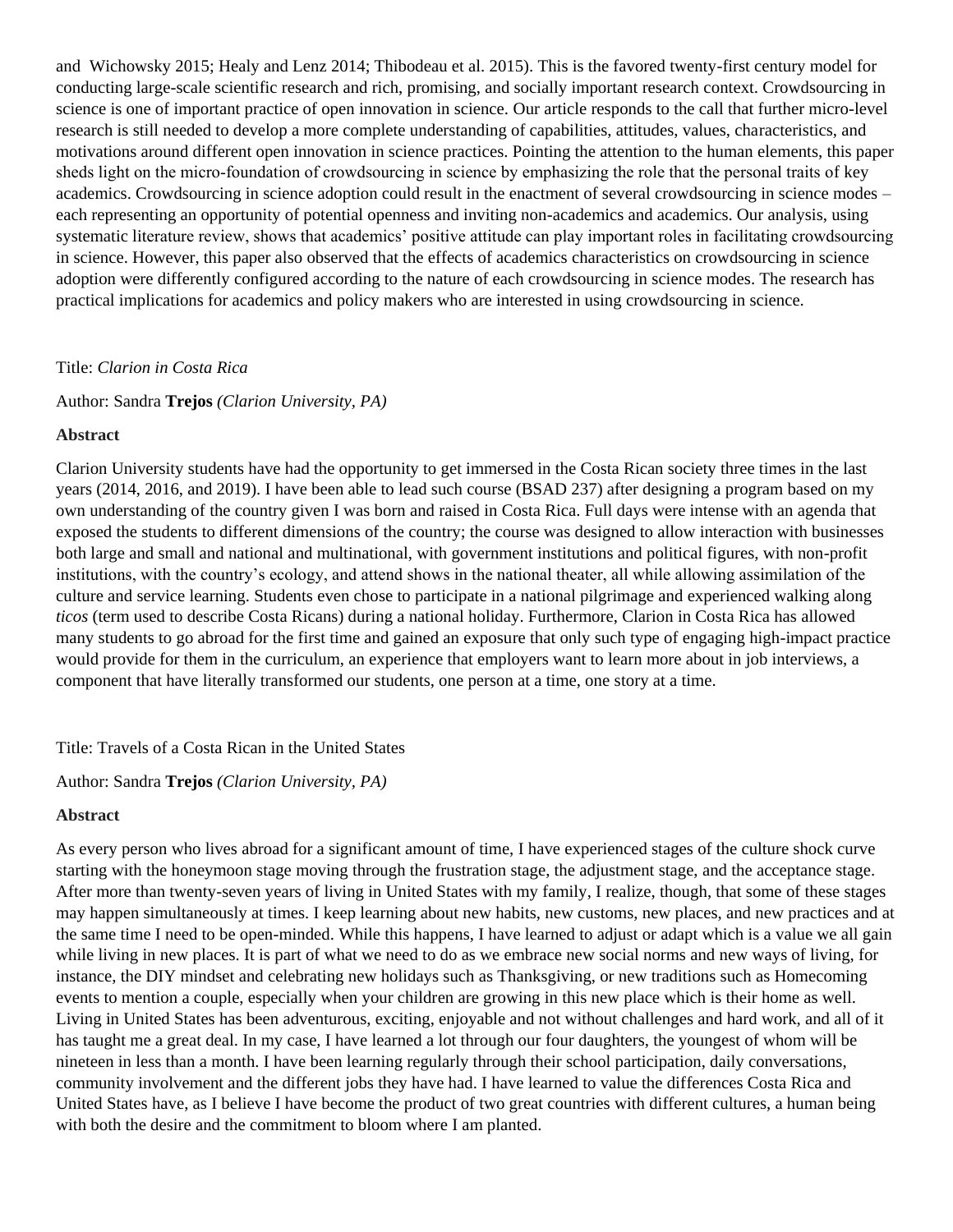Title: International collaborations: Creating global opportunities for graduate students

### Author: Stephanie **Diez-Morel** *(Edinboro University, PA)*

In an ever-connected global world, with the assistance of innovative technologies and teaching modalities, we have the unique opportunity to collaborate with others more than ever. Therefore, in an effort to provide students with innovative opportunities for gaining international perspectives, collaborations, and shared expertise, I formed an international alliance of collaborations between three other University's located in Australia, England, and Germany. For further context, this international interuniversity alliance would provide the students of each of our University's with innovative opportunities for collaboration and shared expertise from the participating faculty in each of the four countries. This international alliance aims to change the way universities approach their international partnerships and the focus is on codeveloping, co-publishing, and offering an experience for students to discuss and address global challenges of the 21st century. The faculty leading the International Inter-university collaborative will develop and host an advanced statistical analyses online meeting/ forum at no-cost to the students, where students of the four universities/countries would be able to learn and present innovative analyses techniques applied within the context of their graduate studies. In addition, this collaboration will provide students with the opportunity to establish and expand their international networks.

### Title: *Need for Collaborative and Evidence-based Culture for DEI Commitment at Higher Ed*

Author: Tanuj **Singh** *(Clarion University, PA)* & Anupma **Singh** *(Drexel University, PA)*

### **Abstract**

This conceptual paper will holistically discuss diversity, equity, and inclusion (DEI) in the context of higher education institutions in the USA. We will delineate the DEI-related planning and policies higher education institutions are undertaking, the existing challenges and provide recommendations on the best practices. The landscape of Higher education institutions is more diverse now than a decade ago. The shift is more evident among students than faculty and staff. According to the National Center for Education Statistics (NCES), college attendance increased among every racial minority group between 1976 and 2018. We can witness an upward movement in the socioeconomic diversity among students; Pell Grant recipients nearly doubled within the last two decades. The increase in student diversity over the past decades is indicative of the enduring success of the U.S. higher education system. This change also caters to the changing values, priorities, and needs of 21st-century College students. The evolution should be attributed to revising the missions and visions of the higher education institutions, systemic policy changes, diversity, equity, and inclusion (DEI) becoming the strategic priority of institutions and student activism. Higher education-related scholars have generated a robust body of evidence on the significance of DEI on college campuses. "Research has shown that diverse groups are more effective at problem-solving than homogeneous groups, and policies that promote diversity and inclusion will enhance our ability to draw from the broadest possible pool of talent, solve our toughest challenges, maximize employee engagement and innovation, and lead by example by setting a high standard for providing access to opportunity to all segments of our society." (President Obama, October 5, 2016) Even after the steady increase in diversity, U.S. colleges and universities face several challenges with DEI. The proposition that guides the flow of the paper is that institutions need to deepen their DEI capacity to optimally facilitate the interplay between internal and external constituents that disrupt inequitable policies and practices and seek to create conditions for minoritized student populations to thrive. Consequently, this study draws on the conceptual framework of LePeau's (2015) Cycle of Continuous Commitments to Diversity and Inclusion. LePeau (2015) contextualized barriers to a partnership that are both seen and unseen in Academic Affairs (A.A.) and Student Affairs (S.A.) organizational cultures. LePeau argued that the normative separation between the two is related to "the premise that A.A. and S.A. are rewarded differently, that is, more often faculty are rewarded for working in isolation through individual scholarly pursuits for the tenure and promotion process while S.A. is rewarded for working collaboratively" (p. 99). LePeau's (2015) model points to the need to intentionally explore how institutional subcultures (whether it be academic affairs student affairs) related to the prospect of realizing an organizationally pervasive commitment to DEI (Rall et al., 2020) facilitated by the development of collaborations across subcultures. Another model that guided the paper is Data-Driven Decision Making (DDDM). DDDM is a process for deciding on a course of action based on data. As data systems and technologies have become more accessible and interactive, it has become easier to use data to inform decision-making. DDDM can move an organization toward an evidence-based culture focused on the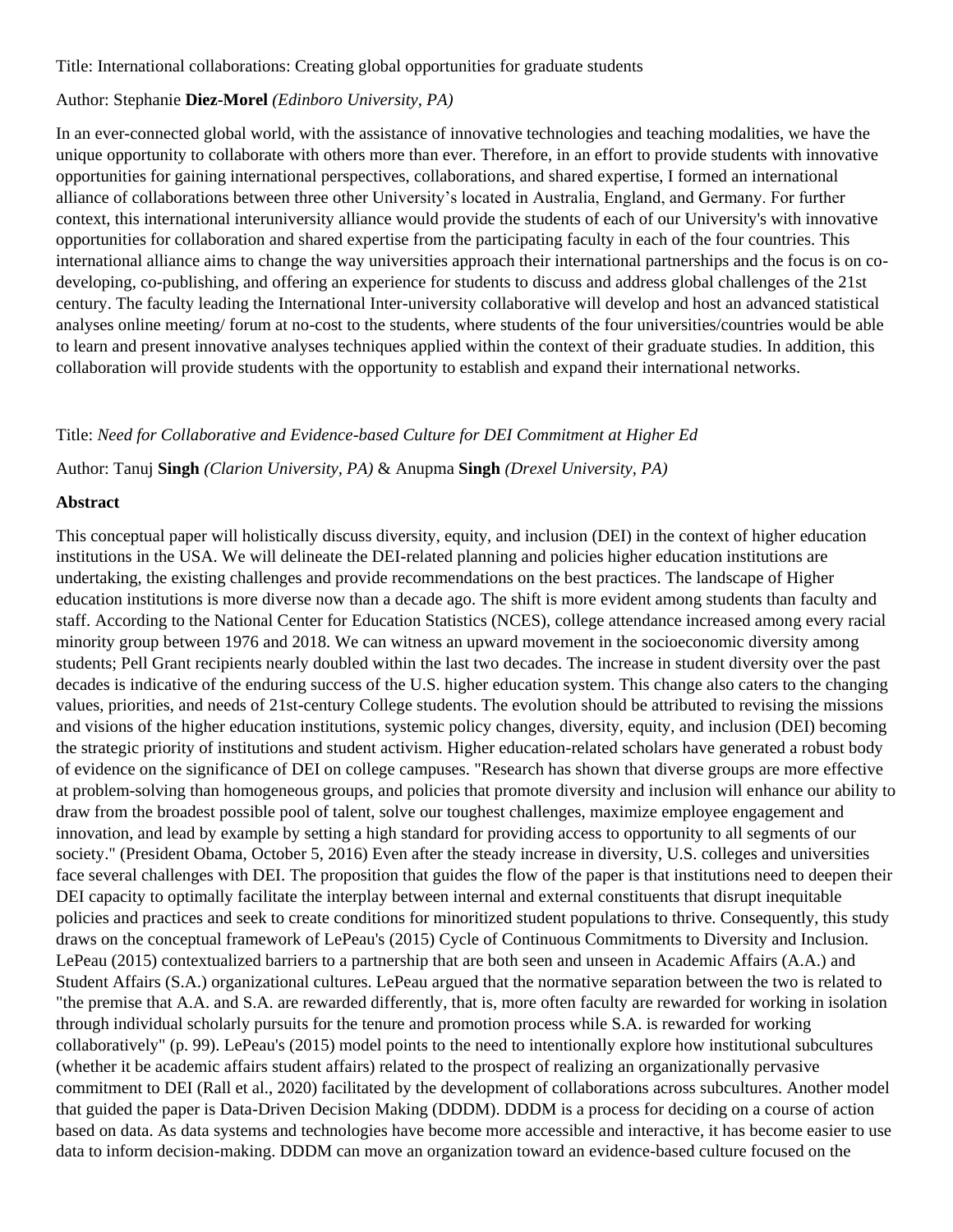future. It promotes decisions based on data, experimentation, and evidence rather than opinions or intuition. Based on the framework, this paper will point to the need for data governance in terms of DEI at higher education institutions and intentionally explore how institutional subcultures (whether it be academic affairs student affairs) related to the prospect of realizing an organizationally pervasive commitment to DEI (Rall et al., 2020) facilitated by the development of collaborations across subcultures.

Title: *A Design Thinking Approach to Develop Inclusive Advising*

Author: Tanuj **Singh** & Joseph **Croskey** *(Clarion University, PA)*

## **Abstract**

The purpose of this paper is to understand advising utilizing design thinking approach to develop 'inclusive' advising. Steps of design thinking will help in understanding the challenges and developing solutions to overcome them. This study will provide a framework for enhancing students experiences via advising. The conceptual framework from this paper will help in understanding current advising scenario and how to identify critical issues and develop workable solutions for inclusive environment for the students.

Title: *Walk the Talk: Supporting the Equity Journey of Online Higher Education Institutions*

Author: Teresa **Handy** & Tamecca **Fitzpatrick** *(University of Arizona Global, AZ)*

## **Abstract**

This ongoing qualitative research study is being conducted to examine the processes by which faculty and staff at an online university moved from discussions of equity to the implementation of equity practices in the learning environment. The participants were 55 faculty and staff. As these are preliminary results, faculty and staff will complete two additional surveys after they complete their voluntary 21-day equity challenge and book discussion sessions. Preliminary results suggest their understanding of structural inequality, the intersectionality between race and poverty, and the systemic issues that confront students increased after participation in the virtual interactive game. In addition, preliminary results suggest faculty and staff feel more equipped to support diverse students in their care. These preliminary results are discussed in terms of potential implications for institutions working with fluctuating faculty and staff while working towards institutional equity and inclusion goals.

Title: *Inverting Violence: How Toppling Confederate Memorials Transforms and Fosters Sustainable American Communities*

## Author: tonya **thames-taylor** *(West Chester University, PA)*

### **Abstract**

In the summer of 2020, in the wake of the public murder of 46-year-old African American security guard George Floyd by white police office 44-year-old Derek Chauvin, Black Lives Matter activists galvanized and sparked conversation regarding police brutality, state sanctioned violence, federal intervention, and the removal of iconography deemed oppressive and offensive. Floyd's murder produced the largest protest movement in America History and a byproduct of that movement was the push for the removal of Confederate Memorials. Floyd's death was not the first to led to the removal of Confederate iconography. White supremacist Dylann Roof's murdering of nine Black parishioners in Charleston, South Carolina led to the state removing the Confederate flag from its Statehouse grounds. Using the history of the United Daughters of the Confederacy (UDC), photos, manifestos, memoirs, statistics, and newspaper accounts, my paper examines how activists effectively campaigned against ethnic and class violence and structural oppression by asking for reparations, police reform, greater federal oversight, and an end to racial profiling. These demands can serve as a sustainable model for tools of liberation that can used internationally, nationally, and locally. The literal toppling of Confederate Memorials, in my paper, represents the dismantling of historic hierarchies and structures that foster an informal caste system that breeds distrust, injustice, and conflict.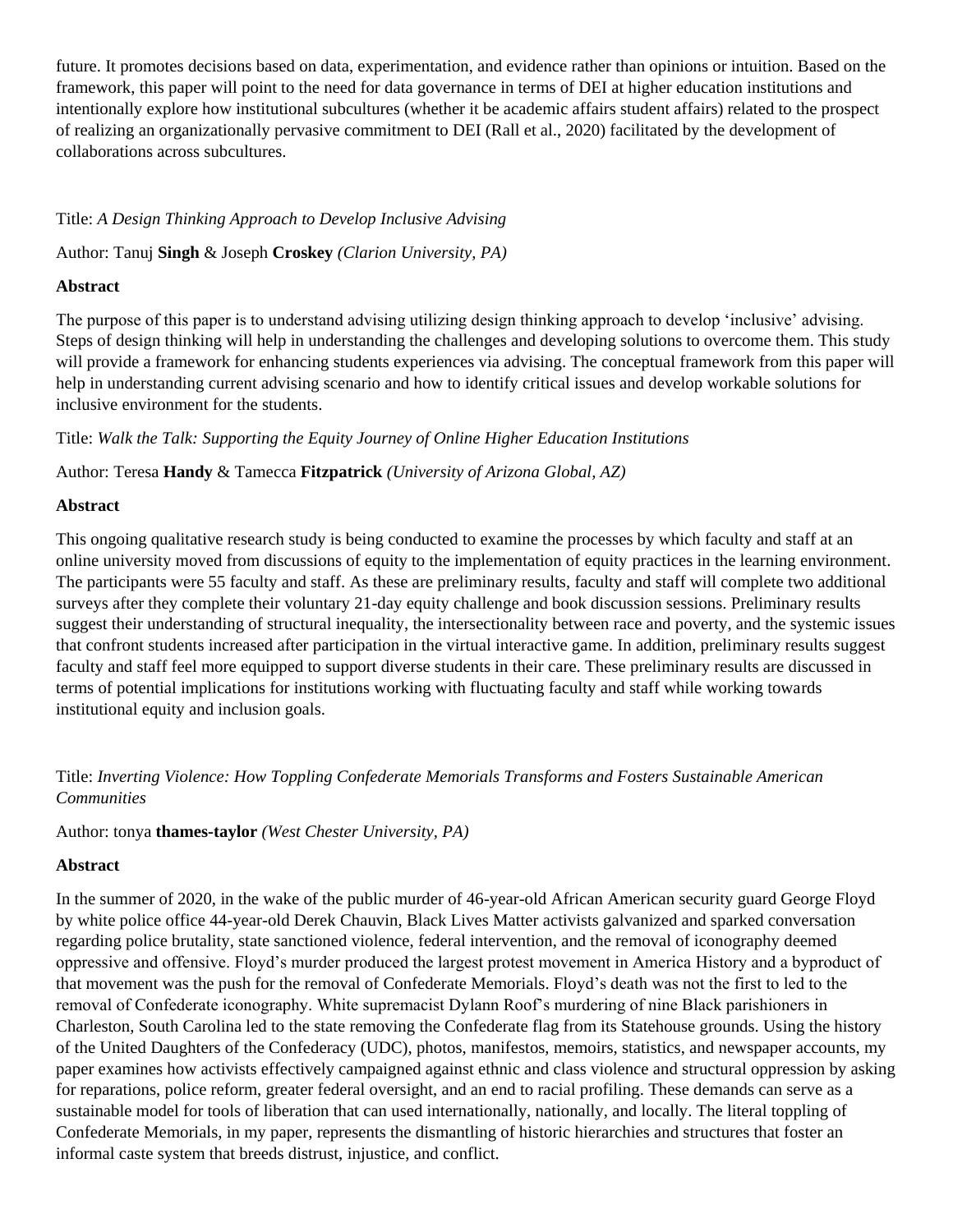## Author: Vikas **Tripathi** *(GLA University, India)*

### **Abstract**

I will be sharing my experiences from different cultures, which includes both national and international. As an academician I would like to highlight factors which are responsible for creating cultural shock in the higher education at national and international level. During my journey as an academician I visited many institutions of repute at national and international level. These visits have given me experience of diverse education system in developed country (A case of California State University, San Bernardino, USA) as well as in different institutions of the developing country (India). The experience gained during my small journey I came along with many factors which are clearly indicating the impact of "Cultural Shock" in different diversified education systems. I would be discussing different factors during my presentation at the panel discussion on May 13, 2022.

Title: *Current Practices and Future Directions of Accommodating Students with Mental Health Needs in Higher Education Institutions*

Author: Young-Gyoung **Kim** *(Clarion University, PA)*

## **Abstract**

After having experienced Coronavirus pandemic, many people around the world started to face lots of new issues and to see outdated issues with different perspectives. One of them is mental health issues. This has been an issue for a long time, however, it started to impact our classroom in higher education institutions more severely. Therefore, the purpose the study is to present best practices of accommodating students with mental health needs in higher education institutions and to discuss how we can better accommodate these students via literature review. The author conducted literature review. The author mainly used database Eric, EBSCO, and Academic Search Ultimate using keywords accommodations, higher education institutions, mental health needs, and psychological issues. Any articles published before 2000 were excluded from the search. This review was more focused on accommodating students with mental health issues, rather than other disabilities. After generating about 15 articles related to this topic, the author conducted thematic analysis. Four themes were emerged via thematic analysis: 1) how faculty are responding and accommodating students with mental health issues in the classroom, 2) how universities are responding to this issue, 3) what students with mental health needs are experiencing in higher education institutions,  $\& 4$ ) how professionals discuss this issue. This study showed 1) many faculty feel limited resources and lack of understanding of accommodating students with mental health issues, 2) DSS (Disability Support Services) office has been offering same options of accommodations for students with mental health needs as other students with disabilities, 3) students with mental health issues often do not report to DSS or counseling services and 4) UDL (Universal Design for Learning) for students with mental health needs has been suggested in accommodating students with mental health needs. The meaning of UDL for students with mental health needs are discussed. This study will present implications to university faculty who want to accommodate students with mental health needs in the classroom more effectively. Additionally, higher education administrators will have better understanding of accommodating students with mental health issues in every aspects of their college lives via this study.

Title: *A Quick Look into Social, Institutional, and Pedagogical Roots of My Cultural Shock in the American Classroom*

Author: Yun **Shao** *(Clarion University, PA)*

## **Abstract**

This paper will focus on my personal experience of cultural shock in the American classroom during my first years of graduate studies upon arrival in the U.S. from a Chinese university, where I had completed a bachelor's degree and the first year in a graduate program. Through a critical examination of this experience, I will try to analyze the roots of my